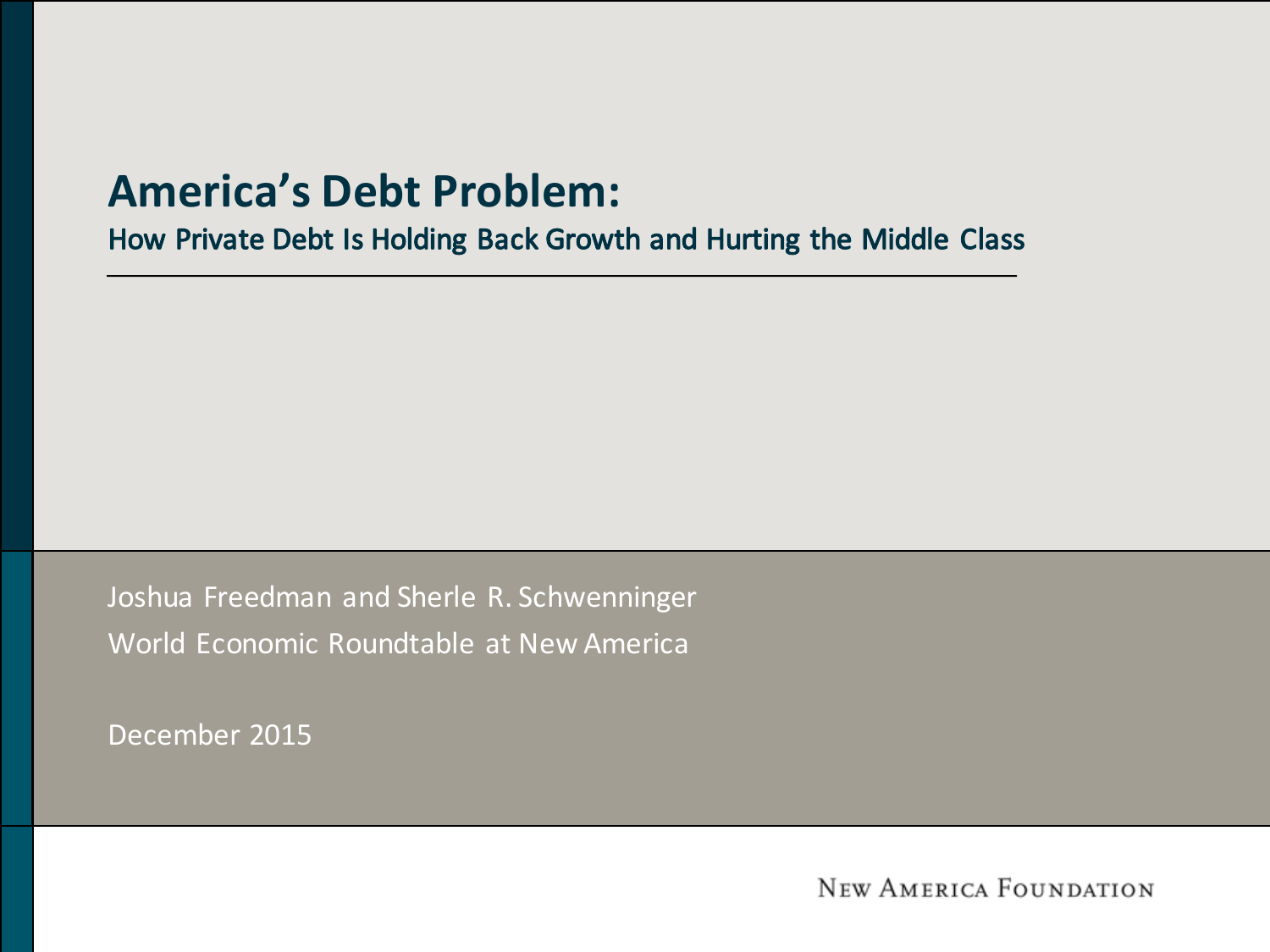#### **Contents**

Part I: A Debt-Dependent Economy

Part II: Paying Down the Debt

Part III: America's Debt-Burdened Bottom and Middle

Part IV: Implications for Economic Growth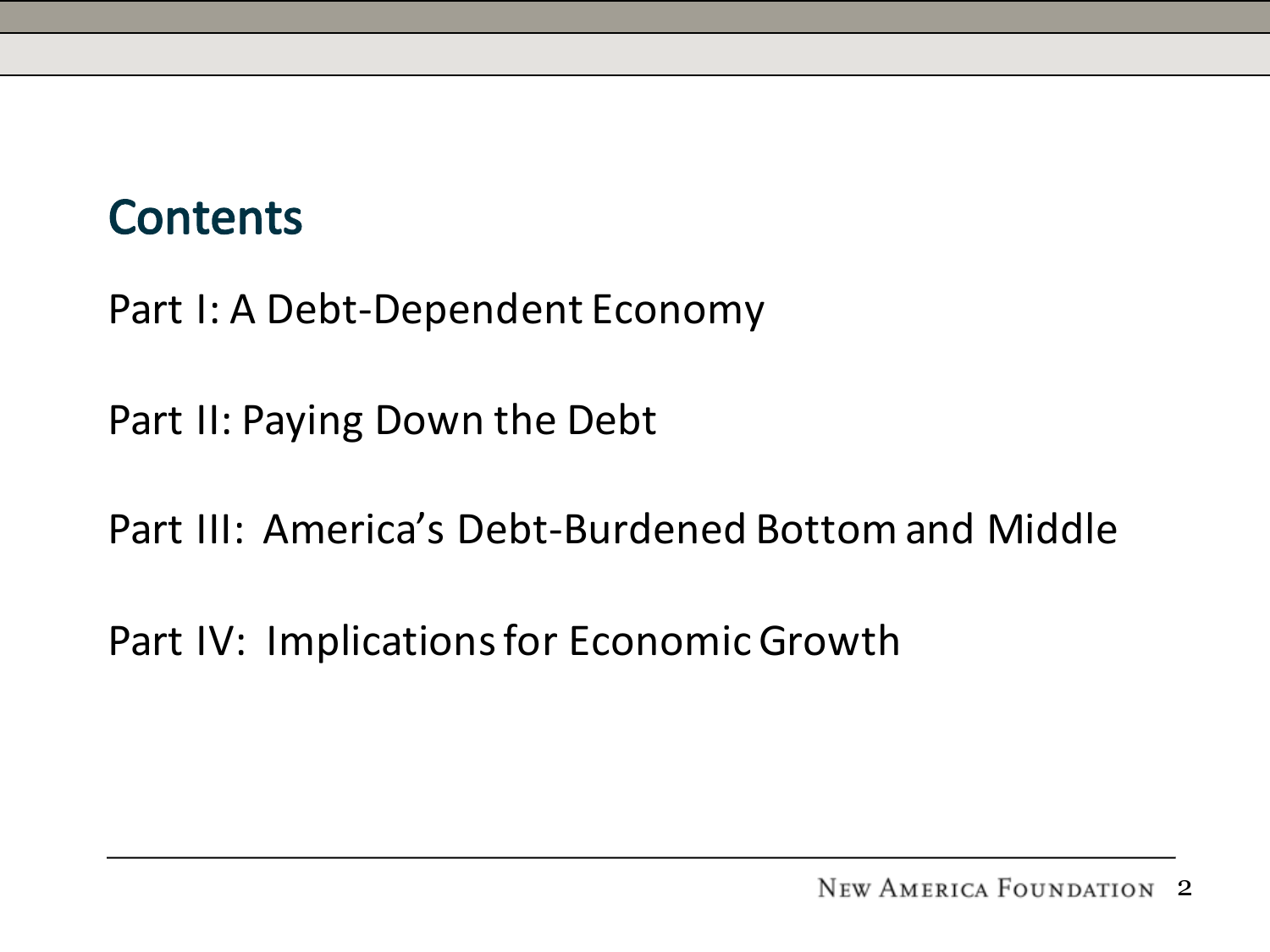#### **Part I: A Debt-Dependent Economy**

Over time, the US economy has become more dependent on debt to fuel economic growth. American households, in particular, have become dependent on debt to maintain their standard of living in the face of stagnant wages. Rising levels of private debt have also fueled consecutive investment asset bubbles, whose bursting not only caused the Great Recession but also left a large and burdensome debt overhang that is still being dealt with today.

The entirety of America's debt build-up from the 1990s to 2008 was the result of a dramatic increase in private debt, not public debt. Federal government debt as measured by debt to GDP did not increase during this period. Federal debt rose only after the onset of the Great Recession.

The rise of America's debt-dependent economy has coincided with greater income and wealth inequality. As labor's share of income has declined, private household debt has increased. The increase in private debt is not only a reflection of changes in the distribution of income but also a cause of those changes as indebted households transfer income to wealthier creditors.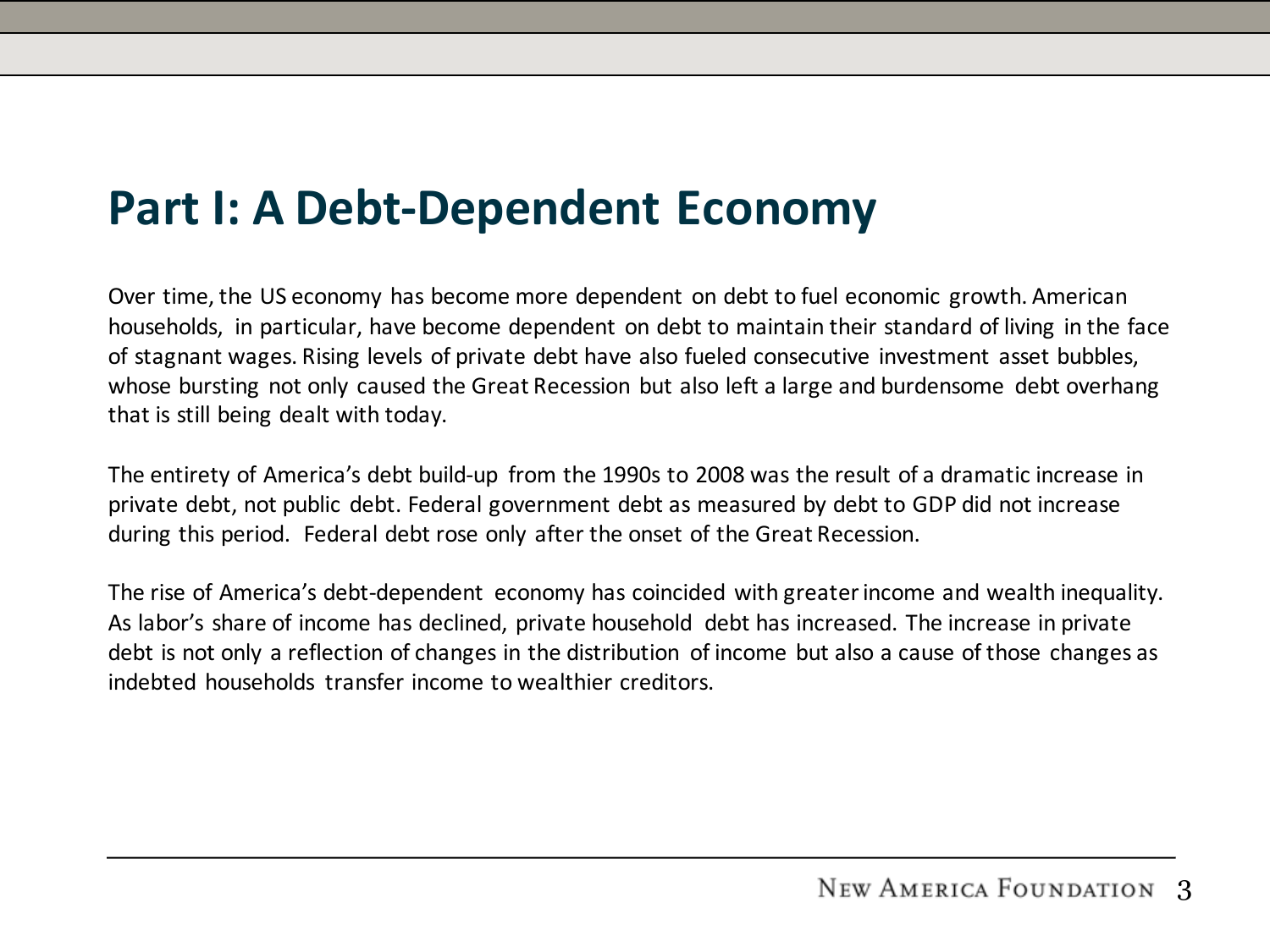## The US economy has become more dependent on debt.

From the end of World War II until the late 1970s, the increase in total debt in the economy closely tracked GDP. Starting in the late 1970s, however, debt decoupled from GDP and started rising much more quickly.

Debt rose even faster during the period from the early 1990s until the financial crisis in 2007-08, reflecting the development of the housing and credit bubble.

The entirety of this debt increase was in the private household and business sectors. Federal government debt-to-GDP did not increase at all from 1990 to 2008.

#### **Total debt versus GDP, 1952 to 2015Q2**



Source: BEA and Federal Reserve; data in billions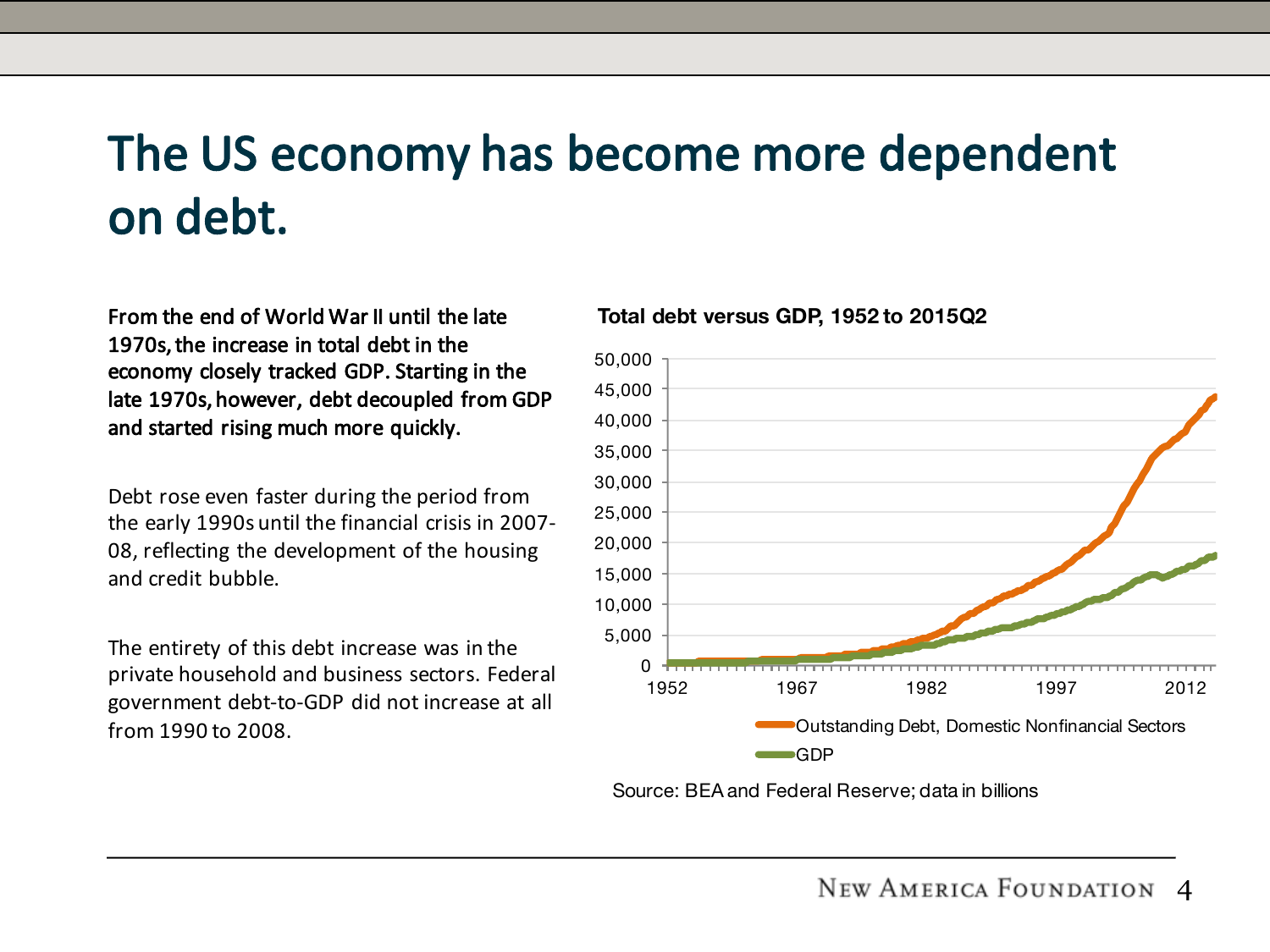# American households have become dependent on debt.

During the credit boom period, the ratio of household debt to disposable income expanded dramatically, from 60% in 1977 to 128% at the peak of the bubble in 2008.

Household debt increased most rapidly starting in the late 1990s. From the beginning of the decade to the beginning of 2008, household debt-to-GDP increased nearly 50%.

The big increase in household debt from 2000 to 2008 was made possible by rising home prices, which allowed homeowners to borrow against the value of their homes.



#### **Household debt to disposable income**

Source: Author's calculations from BEA and Federal Reserve data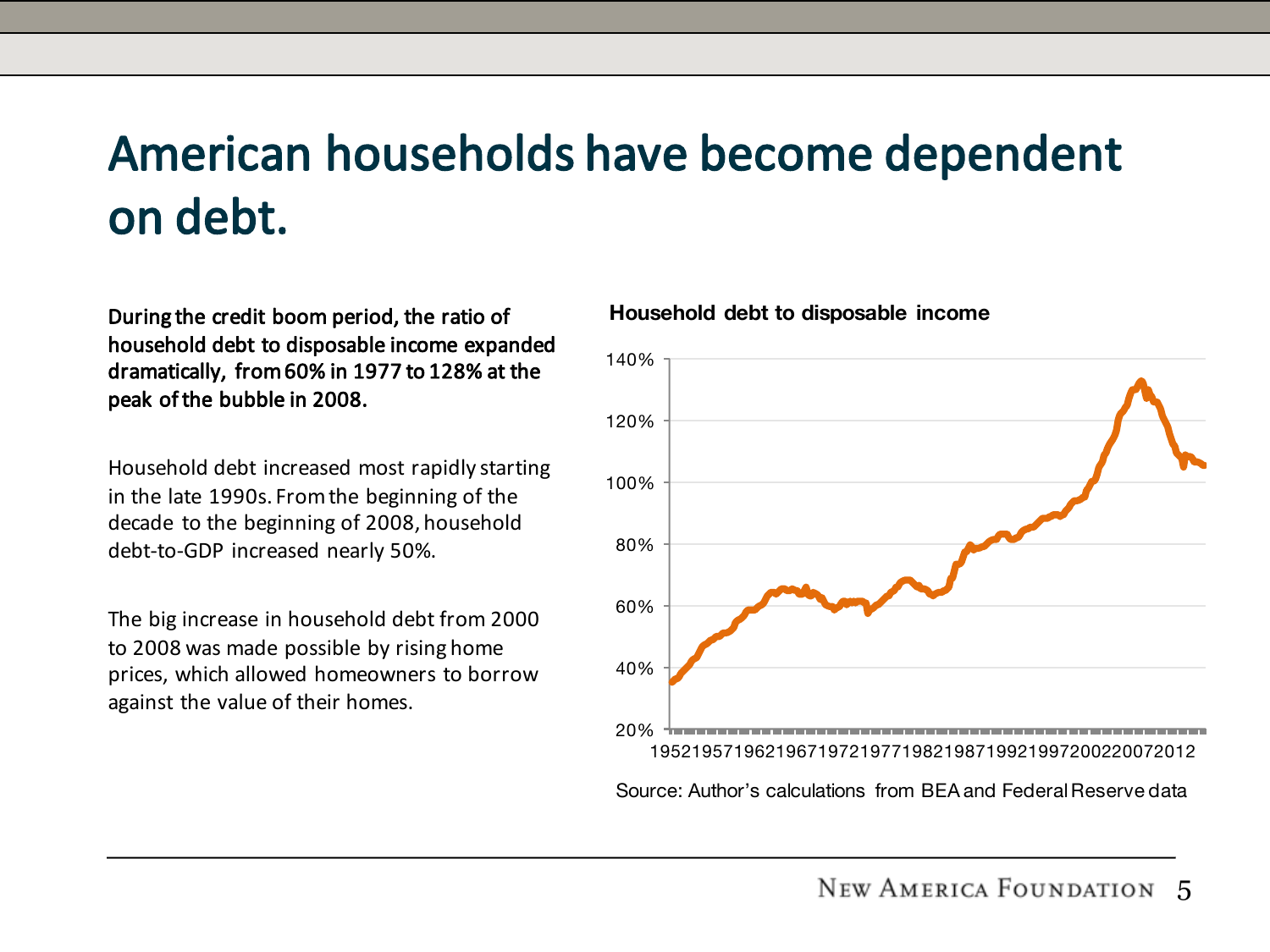## Debt was used to finance investment, but not necessarily productive investment.

#### The increase in private debt helped support higher levels of both consumption and investment during the pre-crisis period.

The rise in household debt enabled the living standards of many Americans to continue to rise even as wages and incomes stagnated.

Private debt was used to increase consumption, but it was also used to finance investment. In fact, it fueled more growth in investment than it  $did$  growth in consumption  $-$  but not necessarily for productive investment. The sizeable spike in investment from 1997 to 2008 reflects consecutive bubbles in tech and housing.

#### **Household debt vs. consumption and investment**



Source: Author's Calculations from BEA and Federal Reserve Data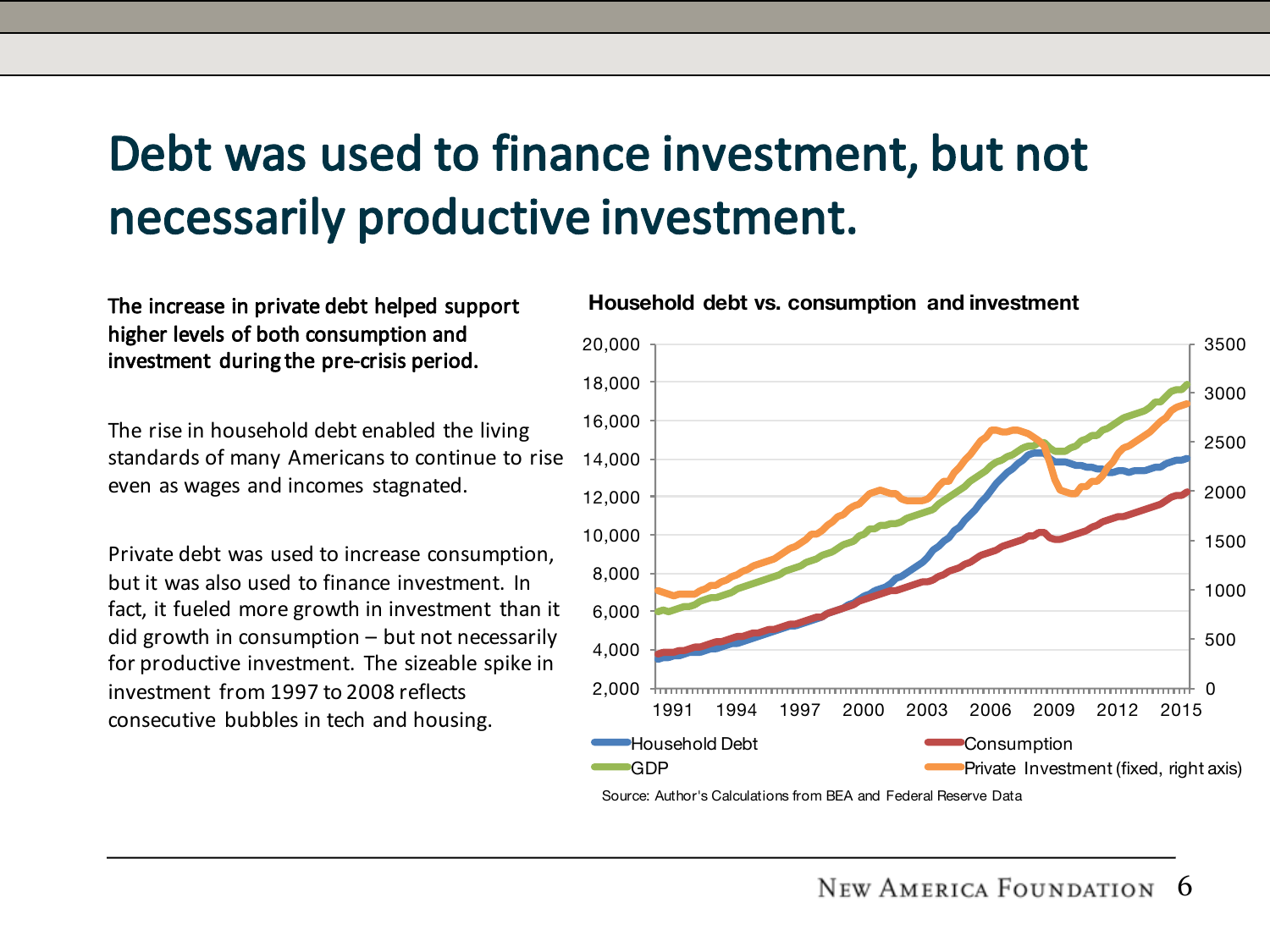## Debt-led growth has led to big investment booms and busts.

The increase in debt and investment is inextricably linked to asset bubbles  $-$  first, the tech bubble in the late 1990s and then the housing bubble that followed.

Much of the increase in investment in the last decade was due to investment in housing. In the period 2000-2007, average residential investment was 30% of total private fixed investment, up from 25% in the 1980s and 1990s. Investment and debt rose together during the boom before investment fell hard.

What this suggests is that much of the investment over the past several decades has been wasted in that it has not resulted in a comparable increase in the capacity to generate income.

#### **NASDAQ Composite Index**







Source: top: NASDAQ OMX Group; bottom: FHFA, BEA, Federal Reserve

7 **NEW AMERICA FOUNDATION**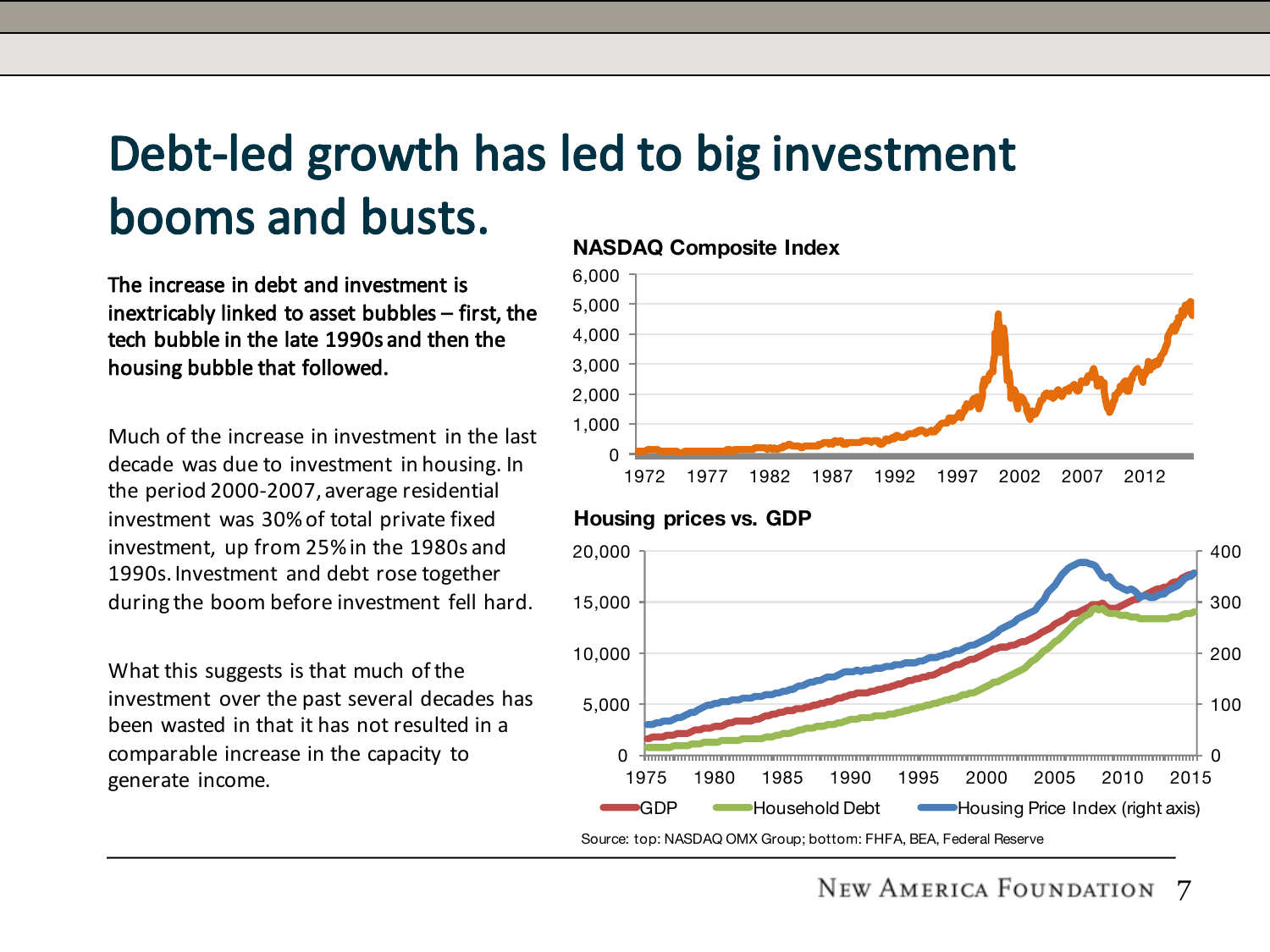# Debt-led growth has coincided with greater income inequality.

The reliance on debt to drive economic growth correlates with changes to the income distribution. Since the early 1970s, the top 10% of income earners  $-$  and particularly the top 1% of income earners – have taken a much larger share of overall income.

The share of income going to the top 10% increased from 32% in 1952 to 48% at the peak of the boom. The top 1% share of income is now almost 20%, double what it was 60 years ago.

The distribution of income is also related to the volatility of booms and busts: the greater share of capital income concentrated at the top has led to larger swings in income tied to the bubbles that burst in 2001 and 2007-08.



**Income share of the top 10% and private debt**

Source: Author's Calculations from BEA and Federal Reserve Data, Piketty and Saez World Top Incomes Database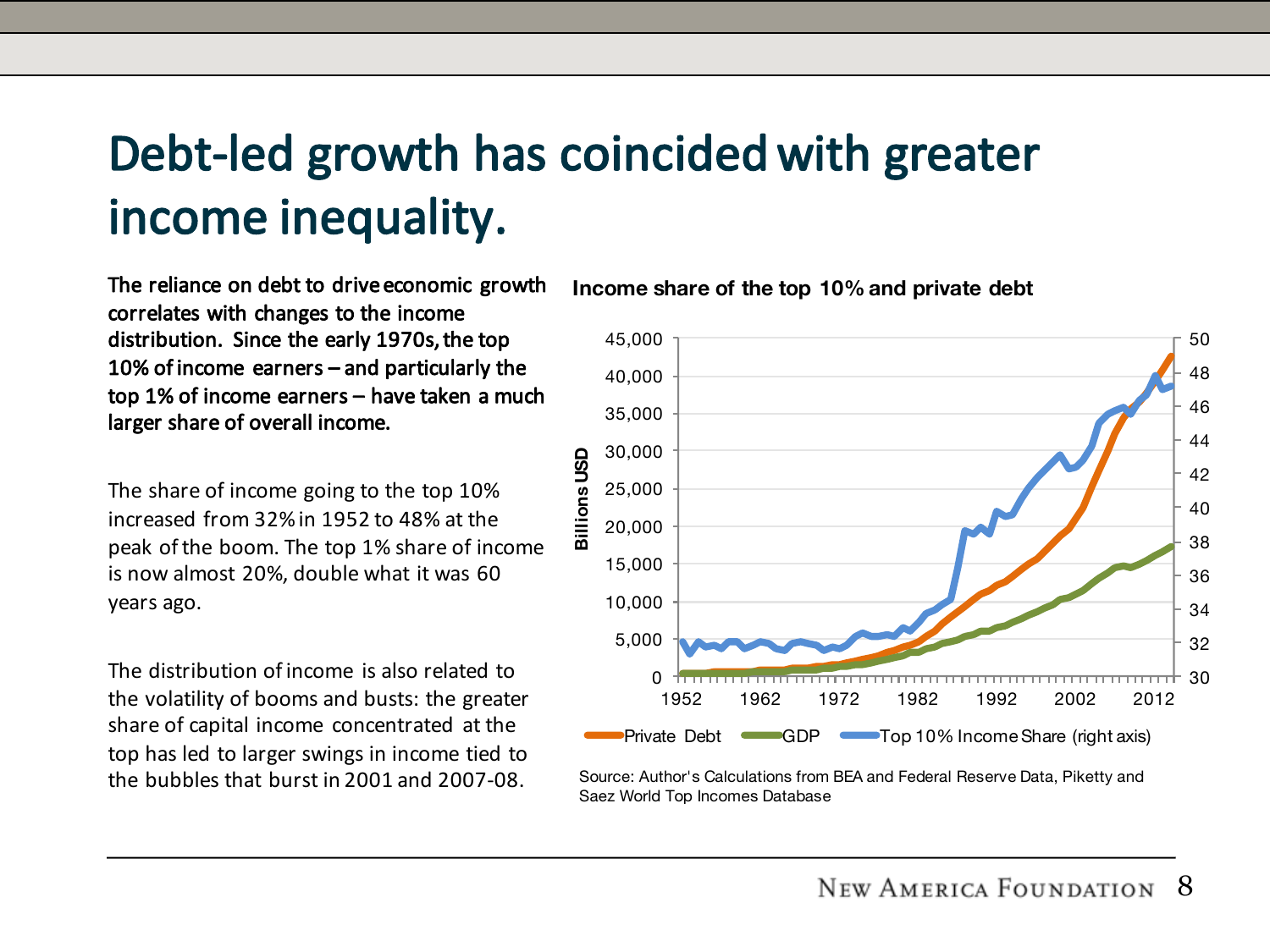# Debt-led growth has coincided with greater wealth inequality.

The share of wealth owned by the top 1% increased from the 1970s through the 2008 crisis. The top 1% now owns more than 40% of the wealth, up from a quarter four decades ago.

An increase in private debt is not only a reflection of distributional changes in the economy but also a cause of those changes. The upward redistribution of wealth tends to result in the transfer of income from debtors to high-income creditors, further exacerbating inequality and slowing economic growth.

Wealth inequality declined briefly with the 2008 crisis but is increasing again as stocks and other assets have recovered much more strongly than have income and wages.

**Household debt vs. wealth share of top 1%**



NEW AMERICA FOUNDATION  $\mathbf Q$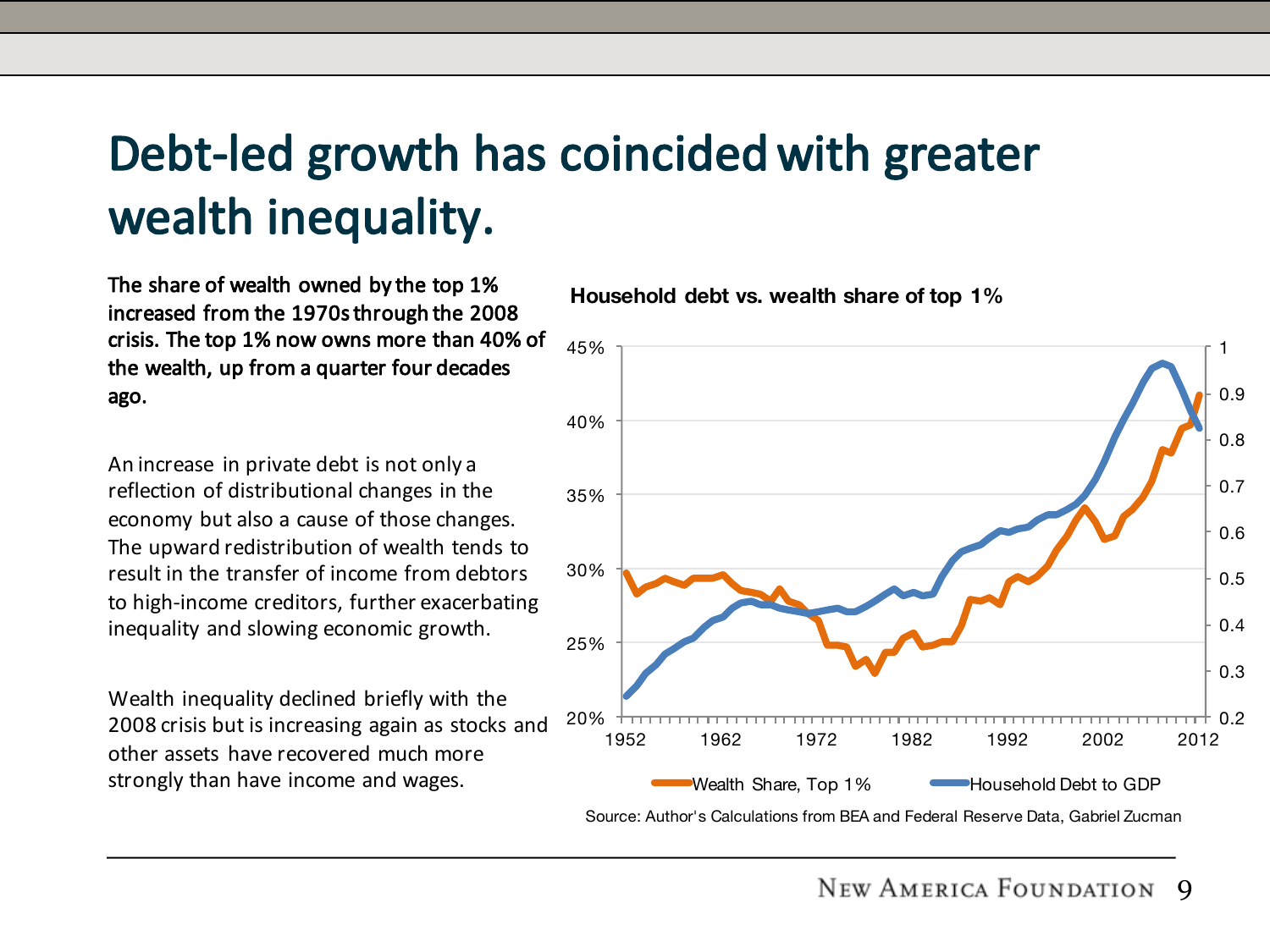#### Debt-led growth has coincided with the decline of labor's share of income.

The decline of labor's share of total income mirrors the rise of private debt. From 2000 to 2009, labor's share dropped 9%, while household debt-to-GDP increased 48%.

A lower labor share in the economy means less bargaining power for workers, which translates into lower wages.

The decline of labor's share supports the thesis that households were only able to maintain consumption levels by taking on more  $debt - which was made possible by$ rising housing prices.

**Labor share declined as household debt grew**



Source: Author's Calculations from BEA and Federal Reserve Data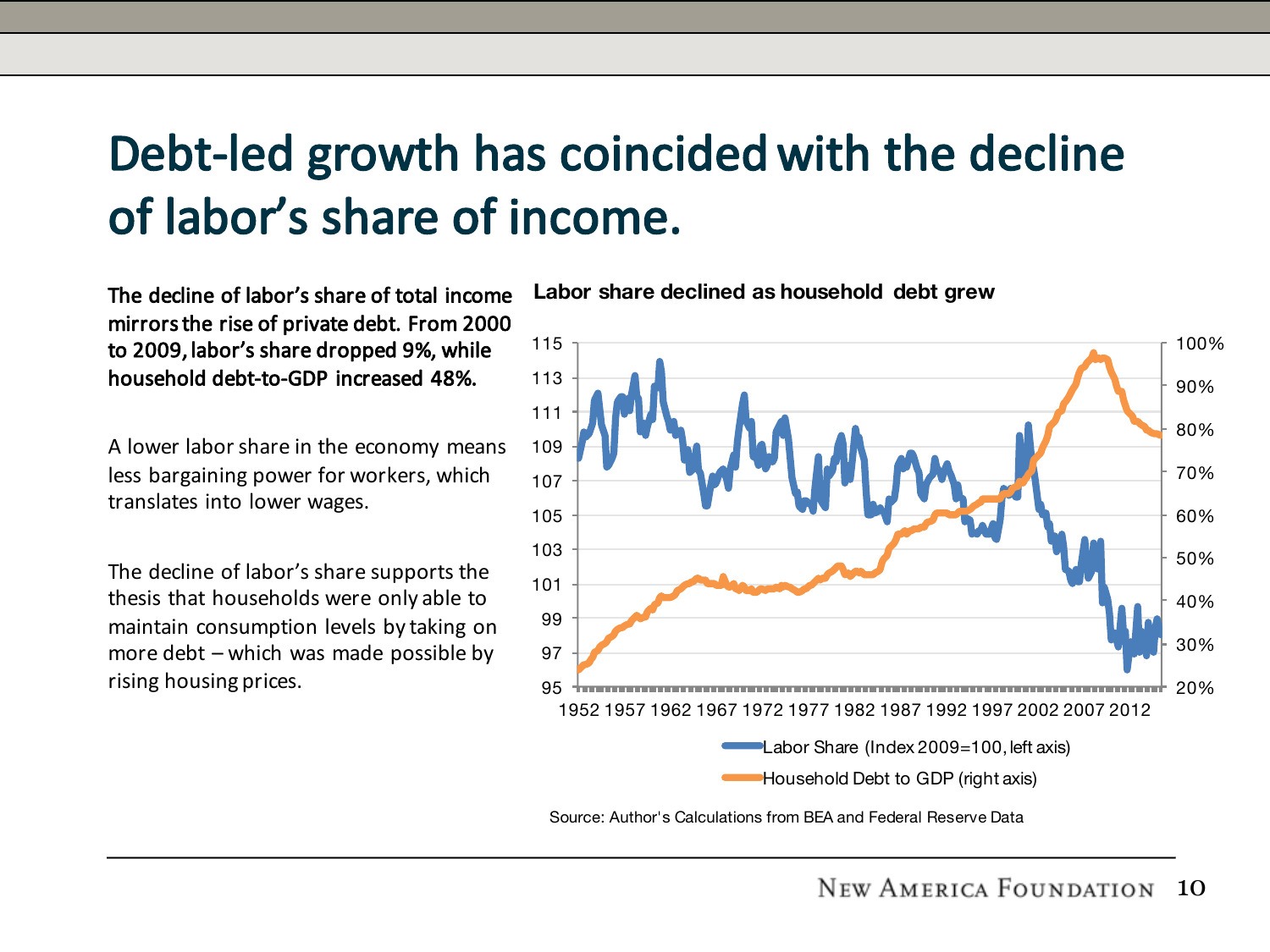### Part II: Paying Down the Debt

In the aggregate, households have paid down some of the huge increase in private debt that occurred over the past several decades. But household debt levels remain much higher than they were in the 1990s before the tech and housing bubbles. Overall levels of debt in the economy also remain well above earlier levels. Public sector debt has increased as households have deleveraged, so total debt has declined only modestly.

The debt-servicing burden of households has fallen more than household debt levels because of historically low interest rates. Household equity has also improved with the recovery of housing prices, and delinquencies have become less common. But mortgage difficulties remain.

The current level of household debt is sustainable only if interest rates remain low and housing values continue to rise. Many indebted households remain exposed to a rise in interest rates. More household deleveraging may therefore be needed.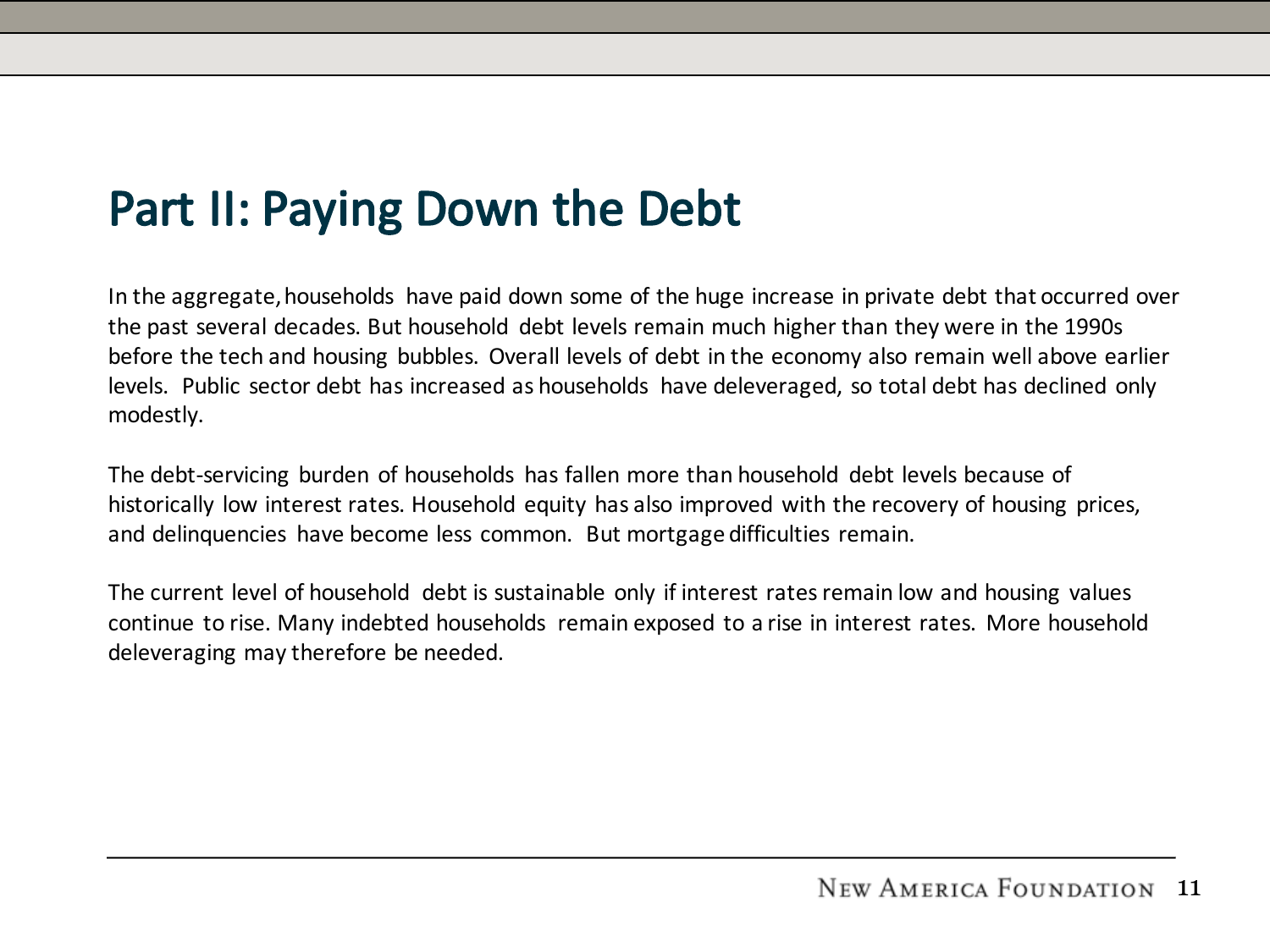#### Overall debt has declined, but not by very much.

Total nonfinancial debt in the economy declined modestly from 248% of GDP at its peak in the beginning of 2009 to 242% in the second quarter of 2011 before gradually rising again to 246% as of 2Q2015.

Most deleveraging took place in the financial sector as banks were forced to increase capital and reduce leverage.

Private nonfinancial debt has remained stable at a high level. For the last six quarters, it has fluctuated around 245-246%, basically unchanged since the peak.



#### **Total nonfinancial debt-to-GDP**

Source: Author's calculation of BEA and Federal Reserve data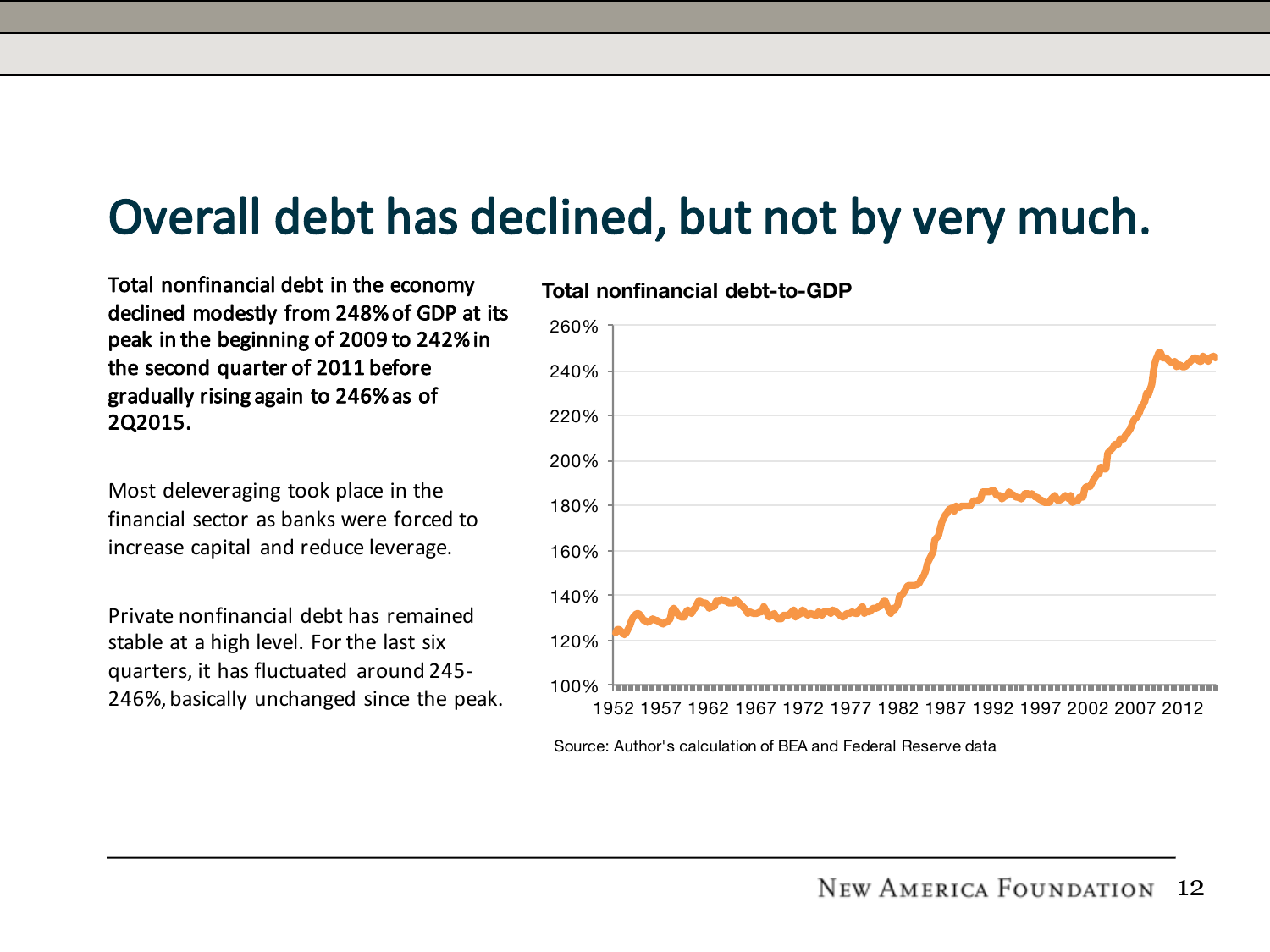#### Households have decreased debt burdens some.

Debt in the household sector has fallen from a peak of 97.6% of GDP in 1Q2008 to 78.4% of GDP in 2Q2015. These levels are much higher than previous eras. In the 1980s, household debt averaged 50% of GDP and in the 1990s it averaged 61%.

Total outstanding household credit peaked at \$12.7 trillion in 2008 before declining to \$11.2 trillion in 2013 and then rising again.

Households have deleveraged primarily by reducing mortgage debt and, to a lesser degree, credit card and home equity debt. Households have increased their debt in the form of student loans and auto loans.

**Household debt balances are nearing 2009 peak**

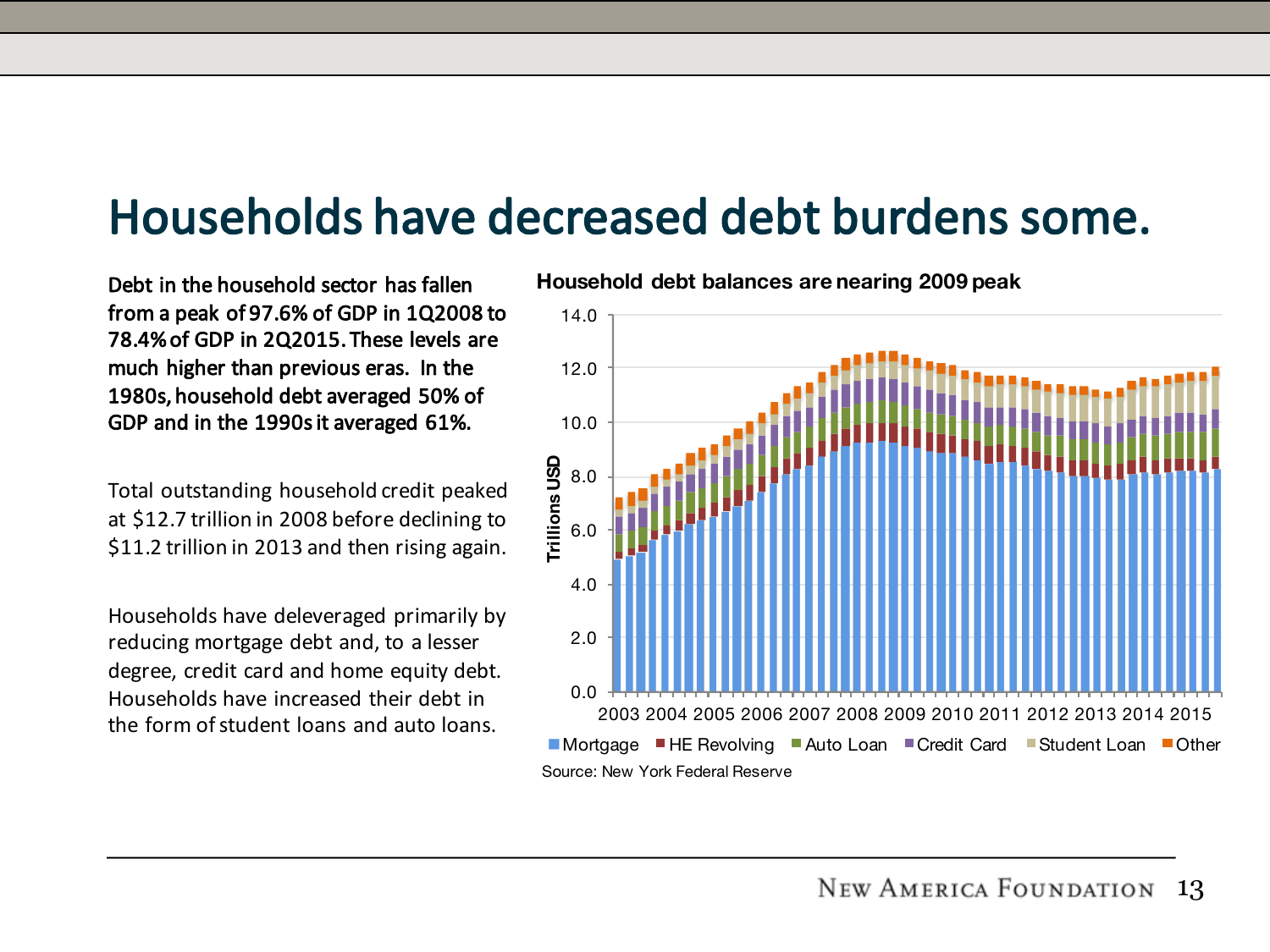# Households' debt servicing burden has declined because of low interest rates.

Household debt service has fallen from more than 13% in 2007 to 10% today, its lowest level since the Federal Reserve began calculating the debt service ratio in 1980.

The low debt service burden is primarily due to low interest rates rather than debt deleveraging, however. The yield on the 10-year treasury has dropped from 5.1% in June 2007 to 2.2% in December 2015.

Debt-to-income has fallen far less than the debt service burden. Therefore, households remain exposed to rising interest rates. Household debt to income has fallen from a peak of 132% in 2007 to 106% in 4Q2015.

**Household debt service dropped much faster than overall debt to income ratio**



Source: Author's Calculations from BEA and Federal Reserve data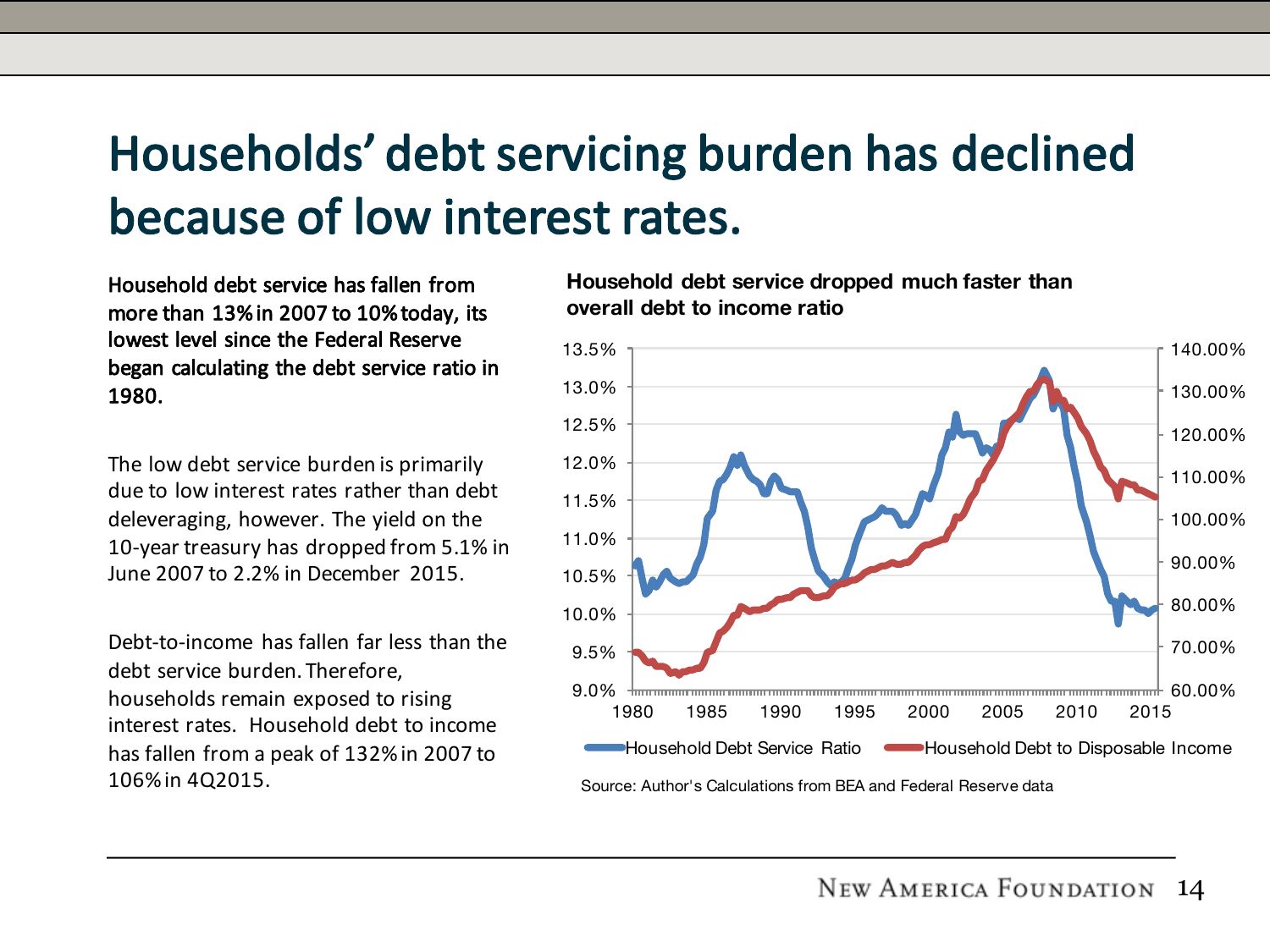#### Home equity has improved from the depths of crisis.

Source: Federal Reserve

The recent rise in equity values has been positive news for household balance sheets. Aggregate equity to value has risen from a low of 37% in mid-2009 back to 56% in the second quarter of 2015, inching closer to 1990s pre-bubble levels.

Mortgage debt-to-income has also improved as more households have decreased their mortgage balances, either by default, refinancing, or paying down debt. But mortgage debt remains above pre-bubble levels: household mortgage debt-to-income is now 71%, compared to an average of 59% in the 1990s, before the bubble began.



**Homeowner equity to value**

**NEW AMERICA FOUNDATION** 15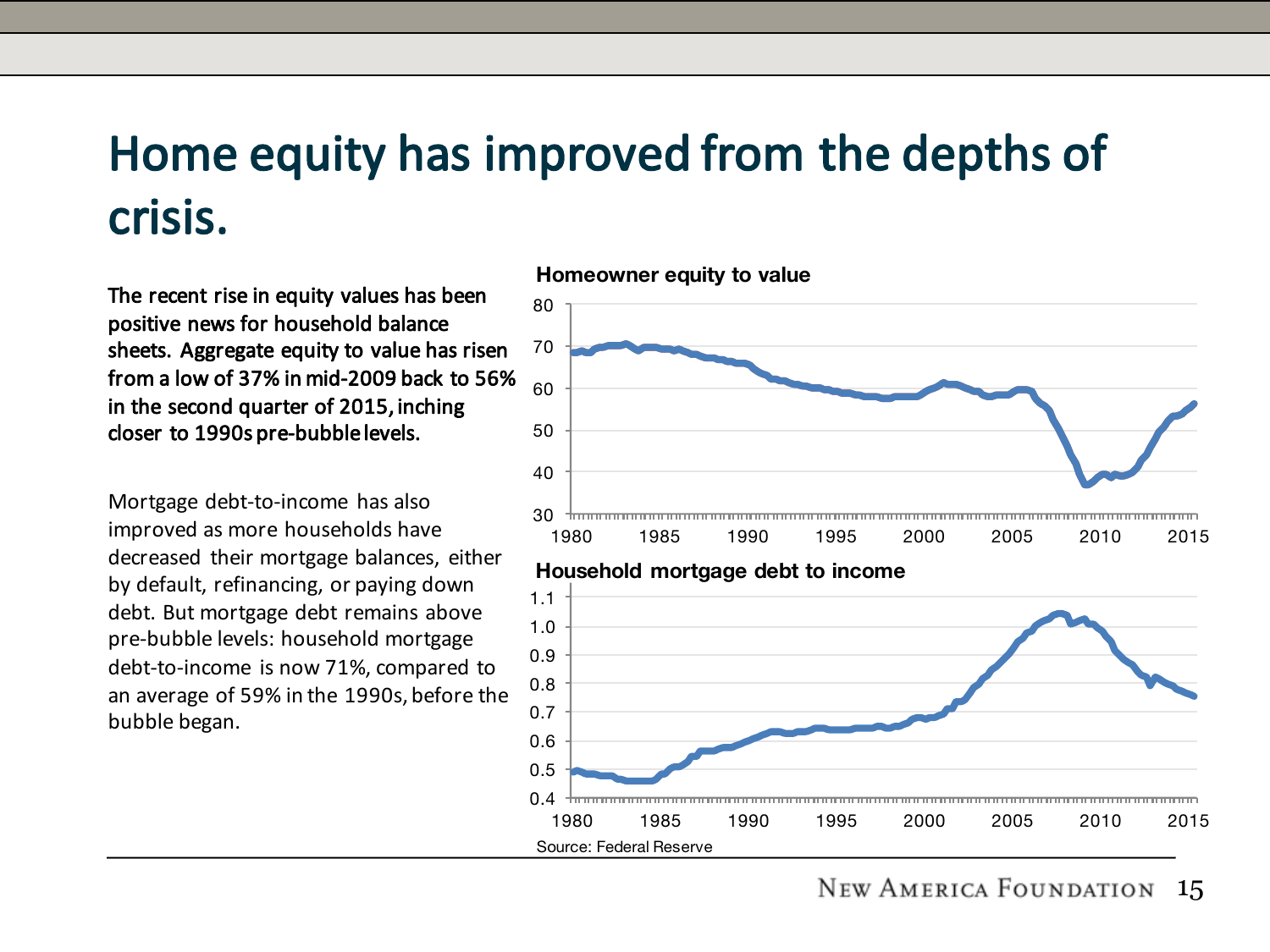#### Deleveraging has been achieved by default.

At the beginning of the recovery process, much of the deleveraging that took place was not through paying down debt but by defaulting on mortgages. The charge-off rate on single-family residential mortgages climbed as high as 2.75% in the third quarter of 2009.

The decline in charge-offs after 2010 is one reason that deleveraging has since slowed.

While charge-offs have declined almost back to pre-crisis levels, residential mortgage delinquencies remain high relative to their pre-bubble levels. See next slide.

**Charge-off rate, single family residences**

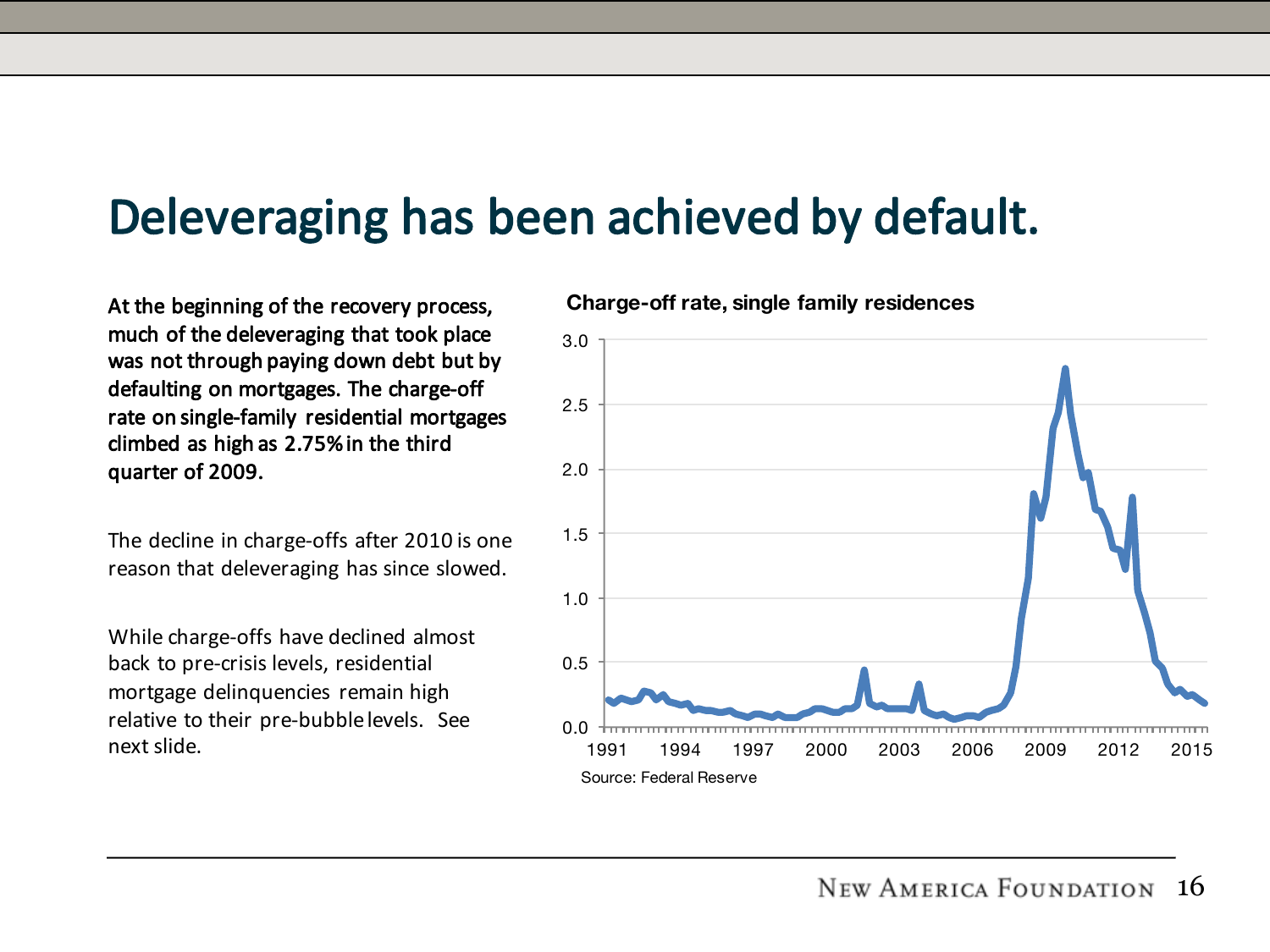# Delinquencies have fallen, but mortgage difficulties remain.

Total delinquent loans (past 30 days overdue) have declined from a peak of 7.4% of all loans to 2.3% today.

Credit card delinquencies are lower than any other time since the Federal Reserve began tracking delinquencies in 1991.

Residential mortgage delinquencies have fallen from more than 10% in the 2010-2011 period to under 6% today, but are far above the average of 2% during the 1990s. **Delinquency rates, single family residences and credit cards**

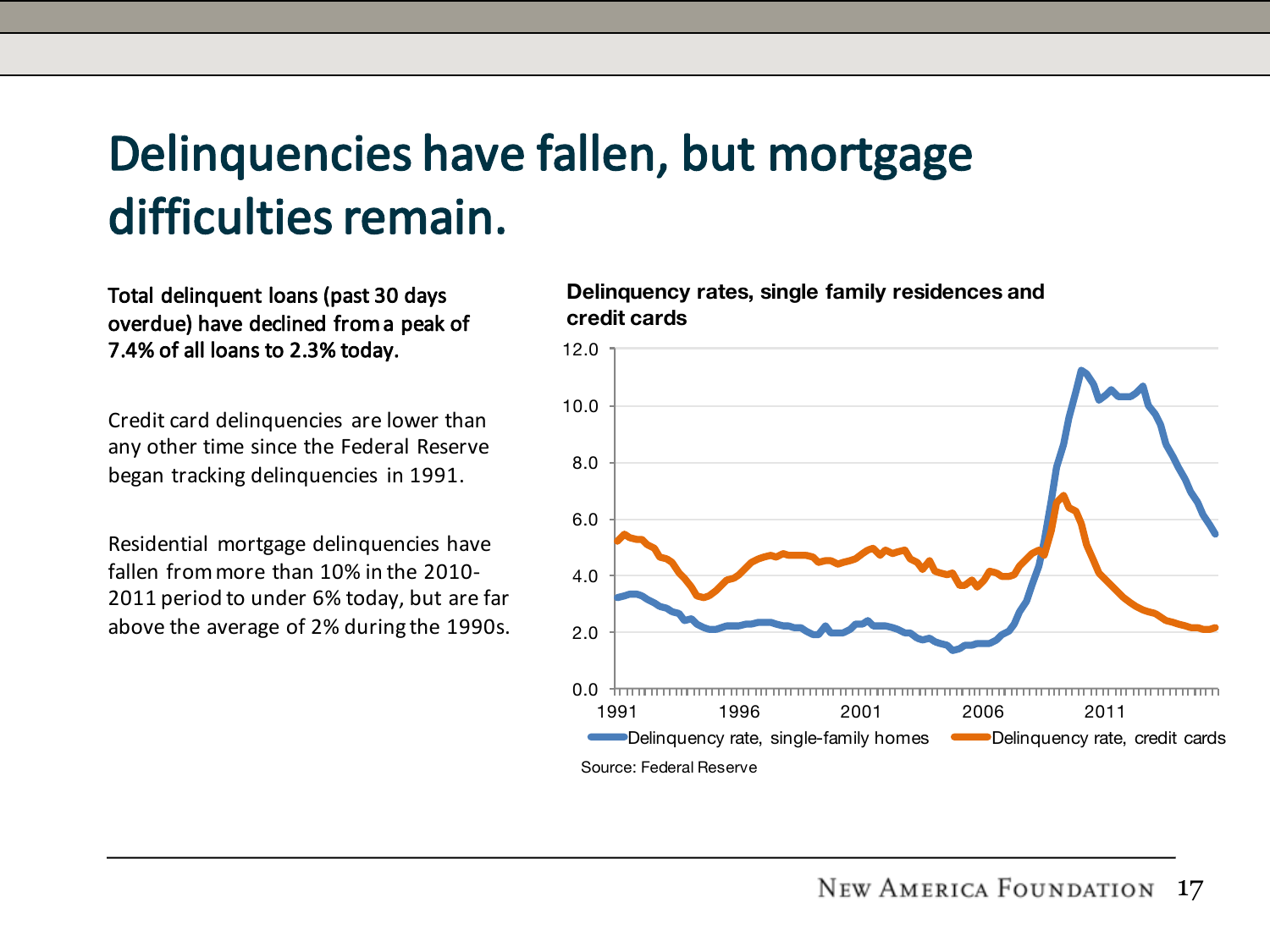# Federal government debt has increased to offset household deleveraging.

Outstanding federal government debt held by the public nearly doubled from 41% of GDP in 2007 to 81% today.

By taking on more debt, the public sector allowed private households to pay down as much debt as they did without plunging the economy into depression.

Unlike the federal government, state and local governments were forced to deleverage because of balanced budget requirements. Federal borrowing has thus also supported a decline in state debt levels. Since 2010, state and local governments have decreased their debt loads from 20% to 17% of GDP.



**Federal gov't debt offsets private sector deleveraging**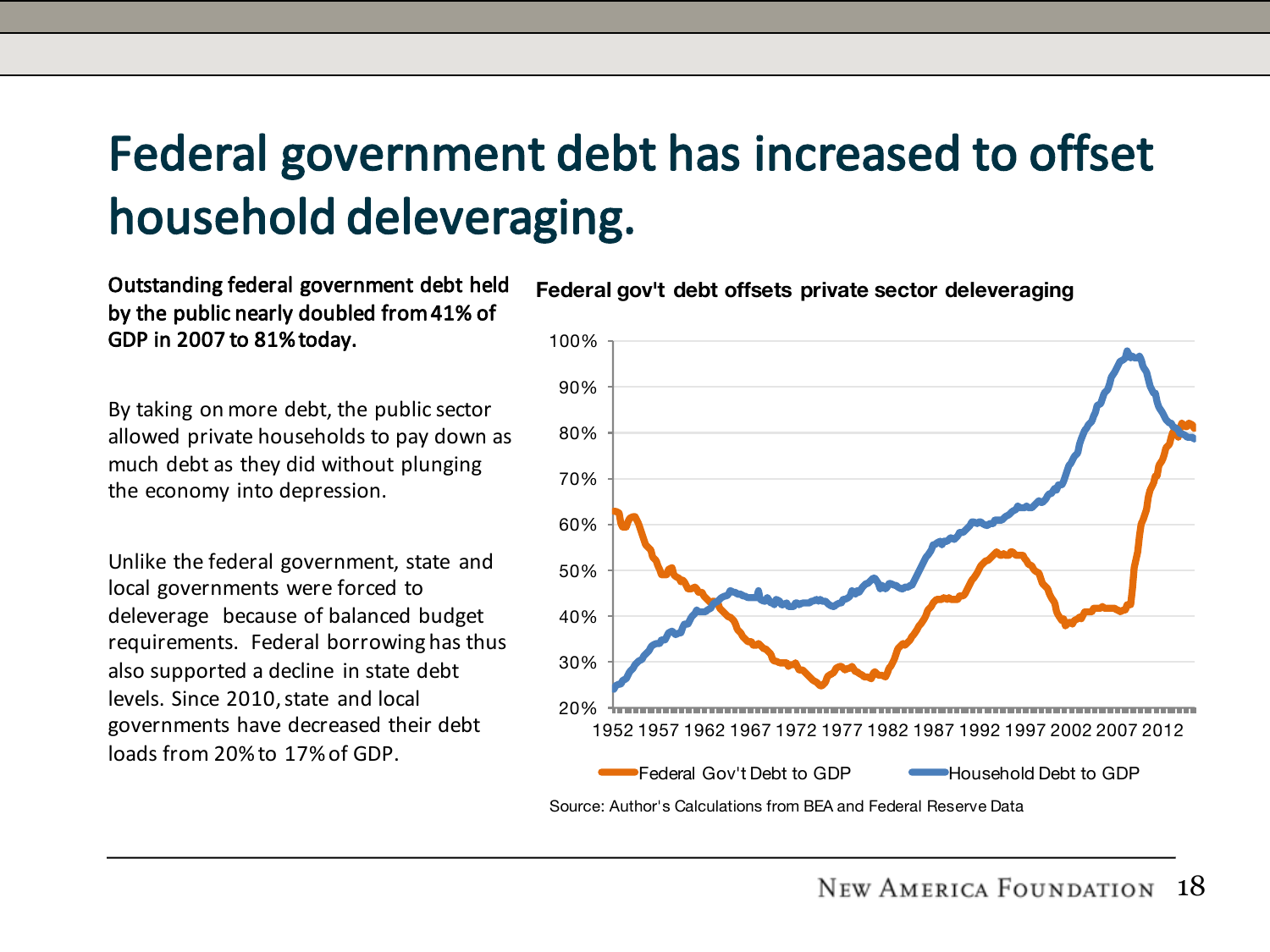#### Wages and income have remained stagnant.

From 2008 through 2014, wages have stagnated and median family incomes have actually declined, making the process of paying down debt more difficult and contributing to economic weakness.

Median household income in 2012 had fallen to virtually the same level it was in 1995. The median household earned \$51,017 in 2012 compared to \$50,978 in inflation-adjusted dollars in 1995. After rising in 2013, household income fell again in 2014.

Since March 2009, real hourly wages for all private sector workers have grown only modestly-by 2% cumulatively. From 2009 to 2012, real wages actually declined by 1%.



#### **Median household income, 2014 dollars**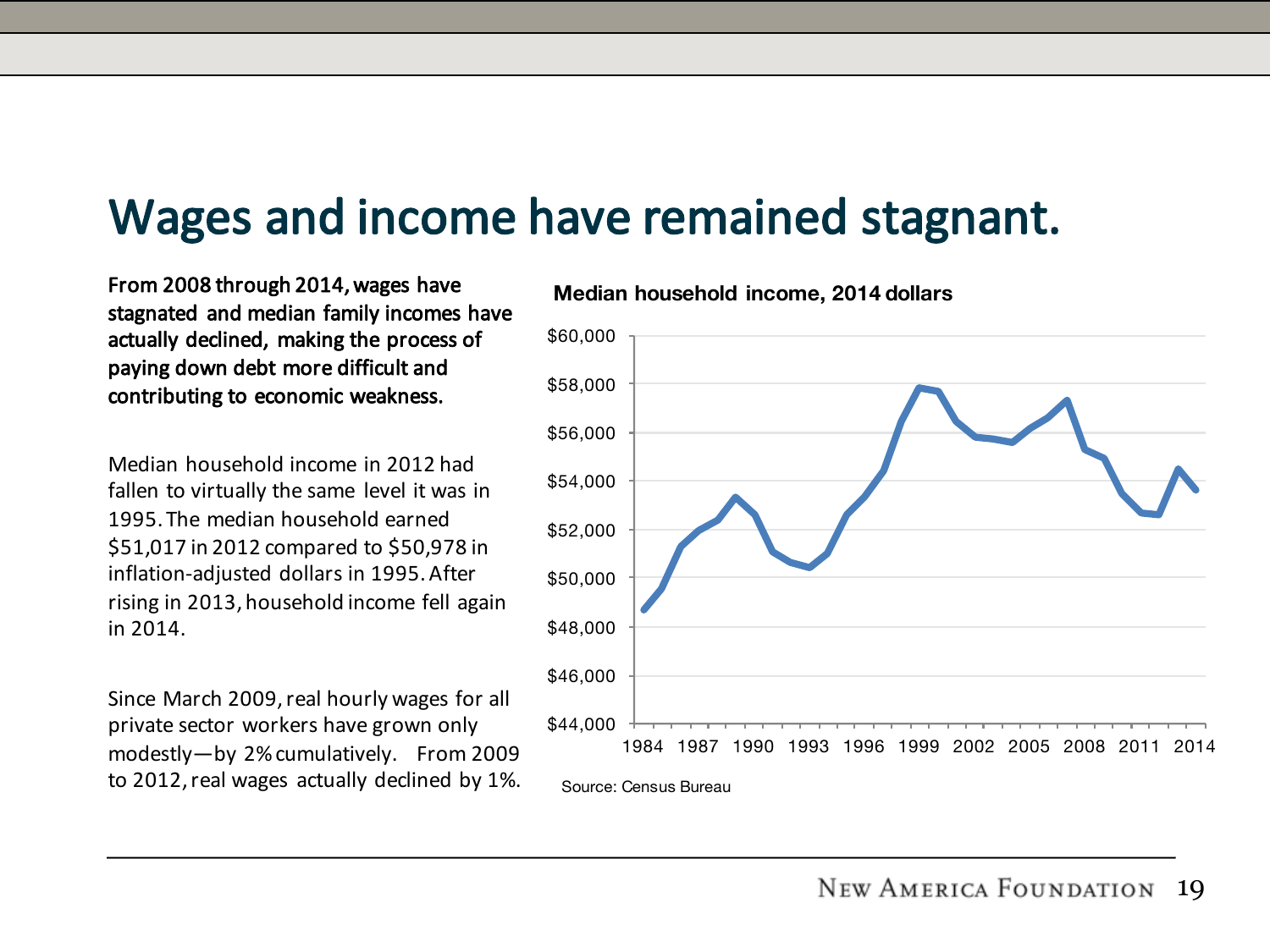#### More household deleveraging is needed.

Even though households have again started to take on more debt, they may not have deleveraged enough before doing so. Household debt levels are still much higher than they were prior to the tech and housing bubbles.

To return to debt levels of 1996, households would have to reduce debt by another \$2.5 trillion, or 15% of GDP.

The current level of household debt is sustainable only if interest rates remain low, housing prices continue to rise, and wages and incomes grow.

**Debt to GDP balances much higher than pre-bubble period**

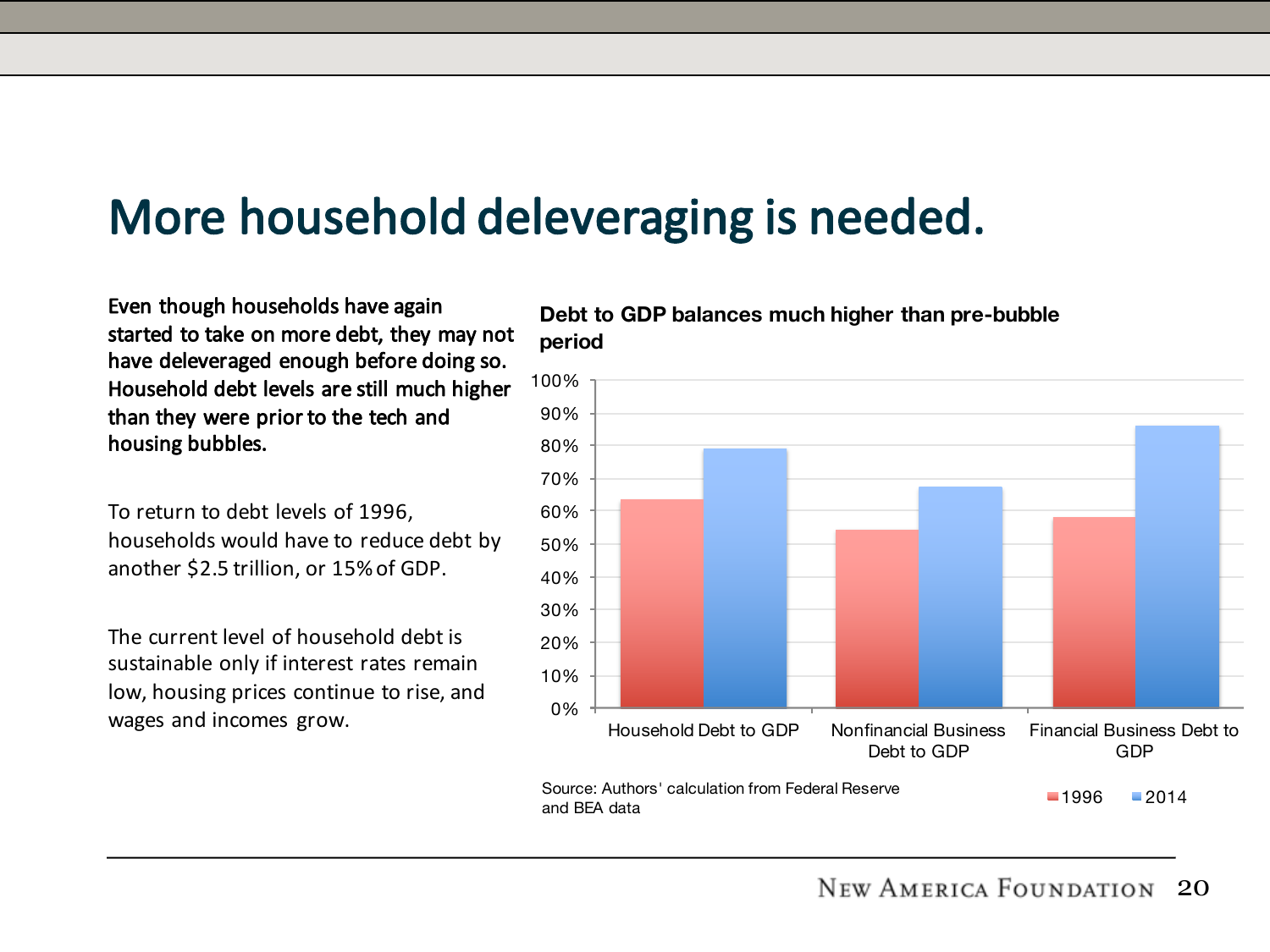# Part III: America's Debt-Burdened Bottom and Middle

While some deleveraging has occurred in the aggregate, the lower and middle classes still face a serious debt burden. Lower and middle-income households have much higher debt burdens than do upperincome groups.

The deleveraging process has been difficult for the lower and middle classes because of the lack of wage and income growth. Indeed, for families with the lowest incomes, the debt-servicing burden has actually increased in spite of low interest rates.

Households have paid down mortgage and credit card debt but have taken on more student loan and auto debt. Total student debt has increased substantially. Not only are students taking out more debt but more students are borrowing. As a result, student loan delinguencies are rising as well.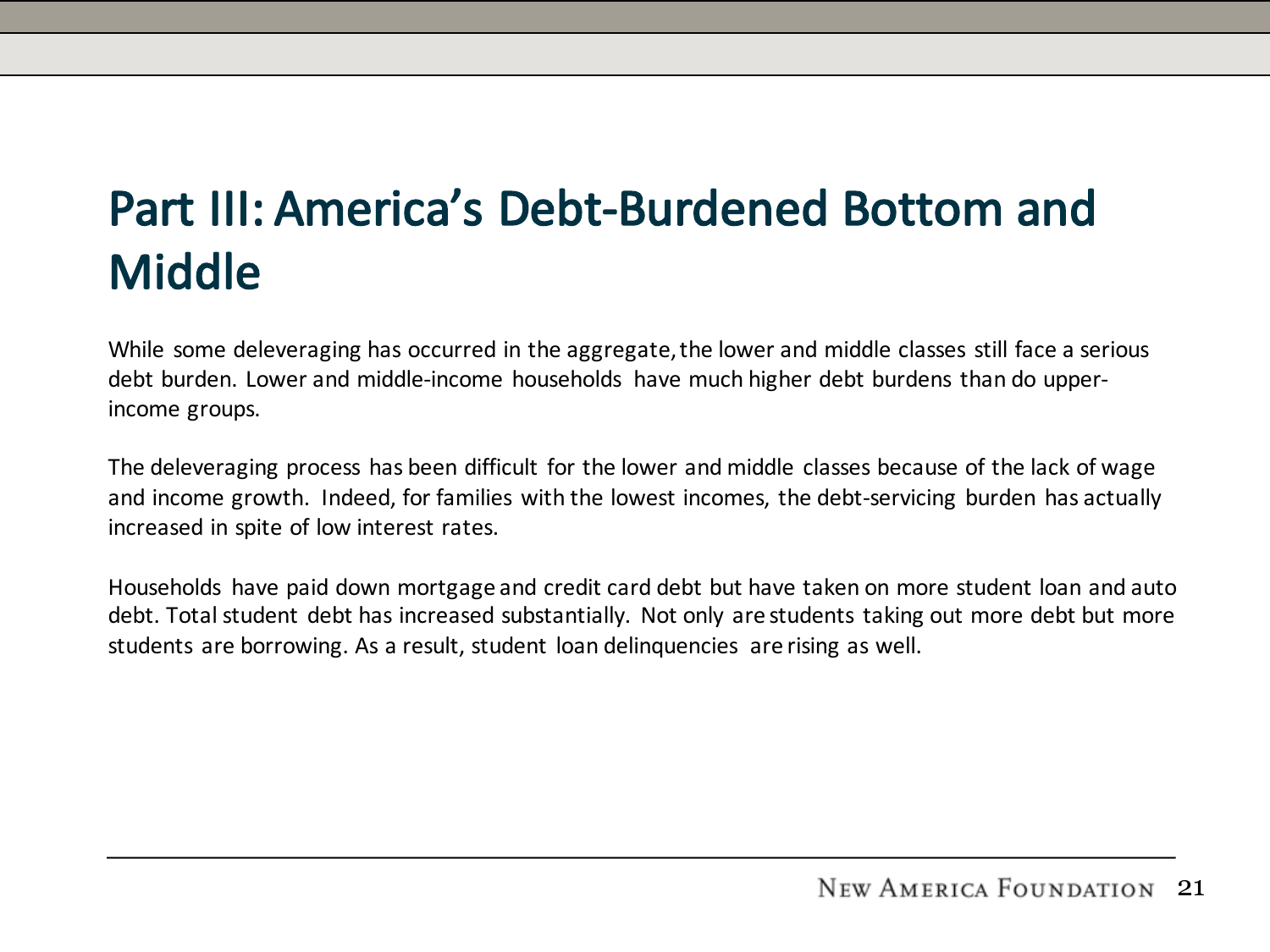### All but the very wealthiest households remains burdened with debt.

Much of the debt boom was concentrated in households in the bottom 95% of the income distribution, according to data from Barry Cynamon and Steven Fazzari.

From 2001 to 2007, debt for the bottom 95% of households rose from 107% to 156% of income. Meanwhile, household debt-to-income for the top 5% of households remained essentially flat.

Since the 2008 crisis, the bottom 95% of households have been forced to pay down debt and cut consumption, while the top 5% have taken on slightly more debt and increased consumption.

**Debt-to-income, bottom 95% vs. top 5%**



Source: Cynamon and Fazzari, "Inequality, the Great Recession, and Slow Recovery" via Sherraden and Schwenninger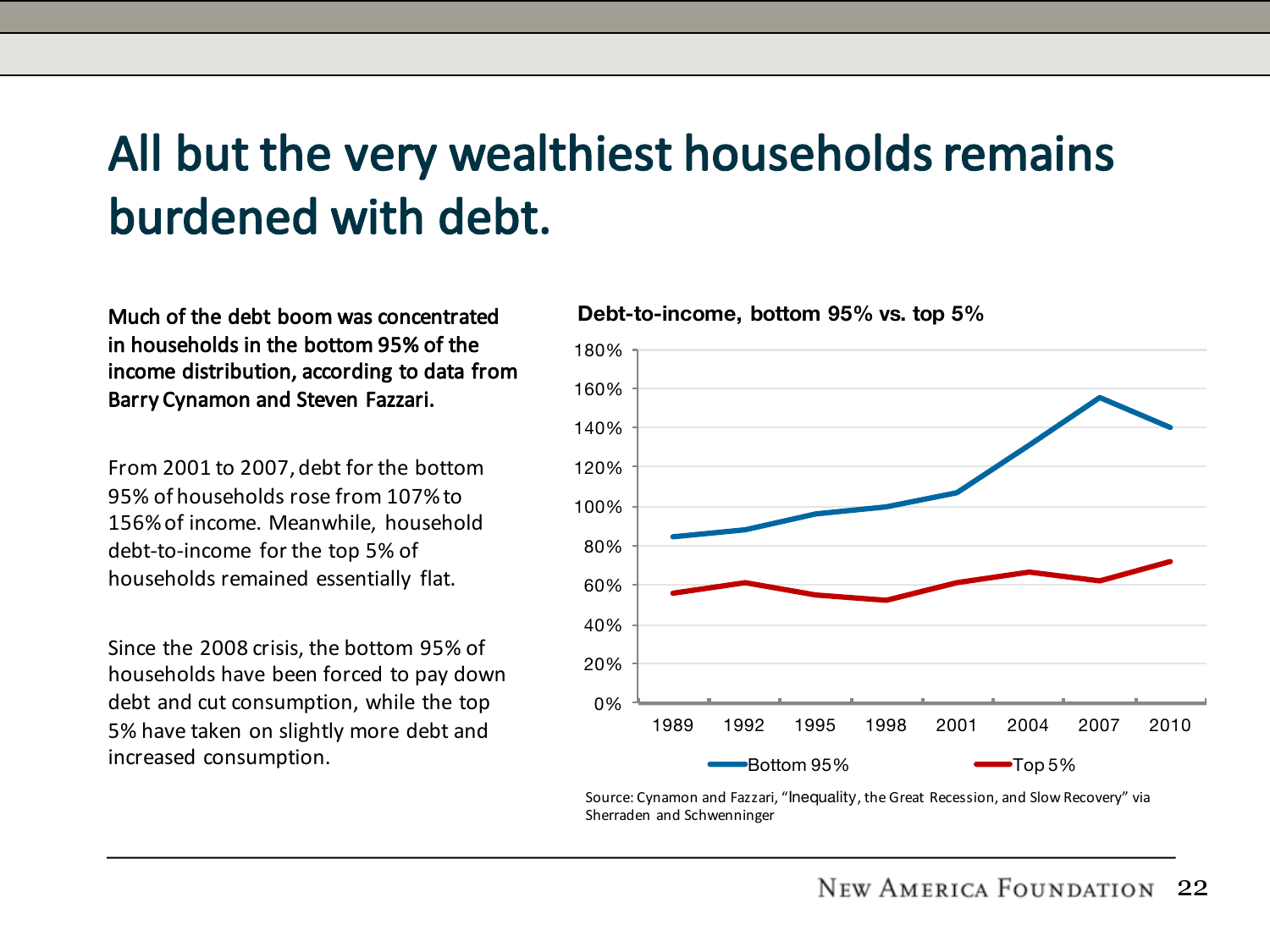### Debt is more heavily concentrated in households in the middle and bottom.

Lower income households have much higher debt burdens. Every income group outside of the top 10% of households has an average debt-to-income ratio higher than 150%.

From 2007 to 2010, debt rose from 134% to 203% for the bottom 80% of households. Meanwhile, households in the  $80<sup>th</sup>$  to  $90<sup>th</sup>$ percentile lowered their debt-to-income ratio from 159% to 147%.

Households in the bottom income quintile deleveraged from 2010 to 2013. But their overall debt-to-income levels are still nearly double that of middle and upper-middle income groups, and three times that of the top 10%.

**Debt to income has decreased, but huge gap remains (by income quintile)**



Source: Author's calculations from Survey of Consumer Finance data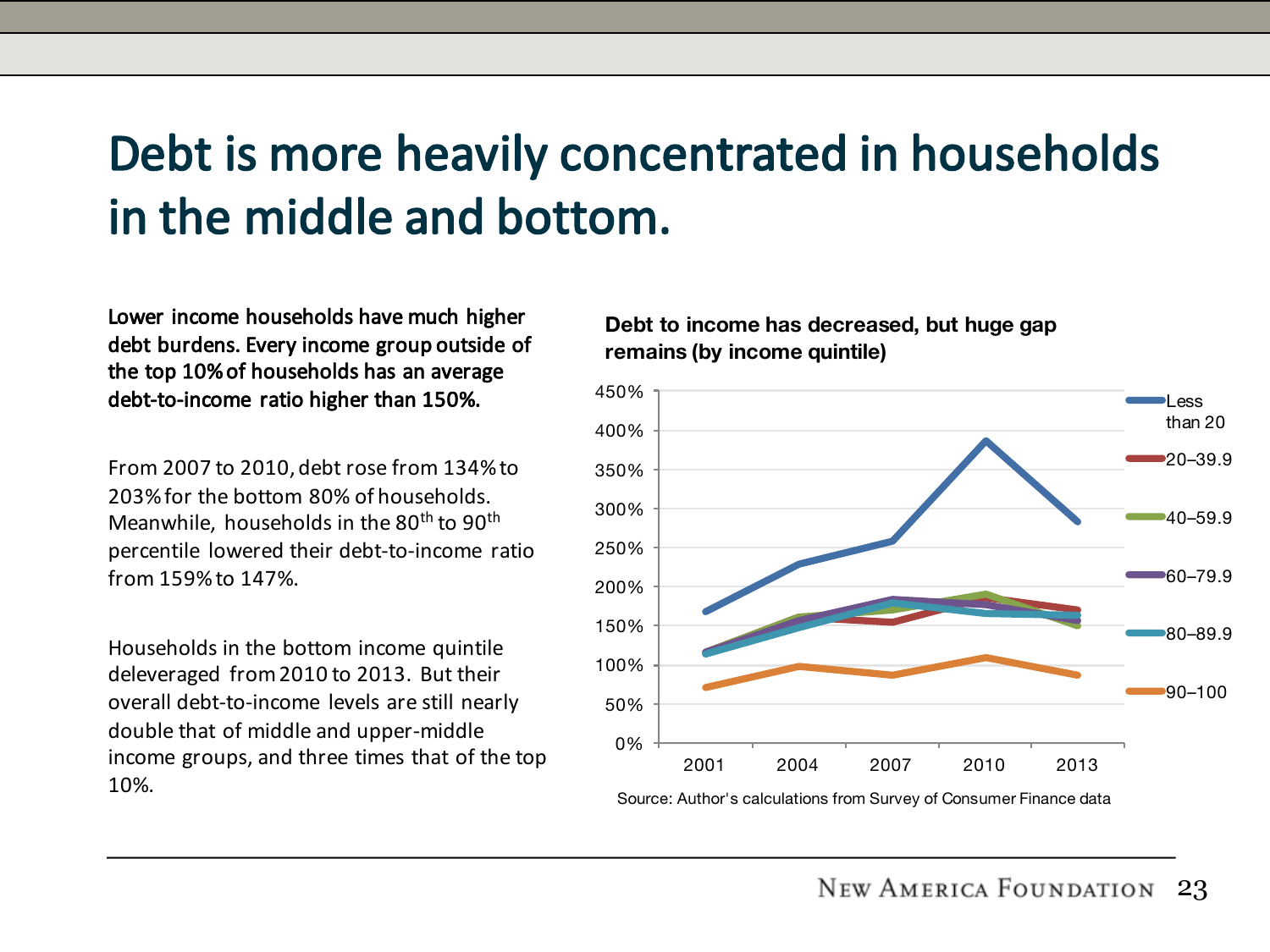## The household balance sheet of the bottom and middle has deteriorated.

The decline in housing values since 2007 has badly damaged the financial position of lower and middle income households.

The leverage ratio for the poorest 20% of households increased from 13.5% in 2001 to 18.6% in 2013. For the middle income quintile  $(40^{th} - 60^{th})$  percentile), it increased from  $19.2\%$  to  $25.4\%$  over the same time period.

A higher leverage ratio puts more pressure on households and gives them less flexibility in case of income shocks or a decline in asset values.

**Leverage ratio (debt to assets) highest for bottom and middle**

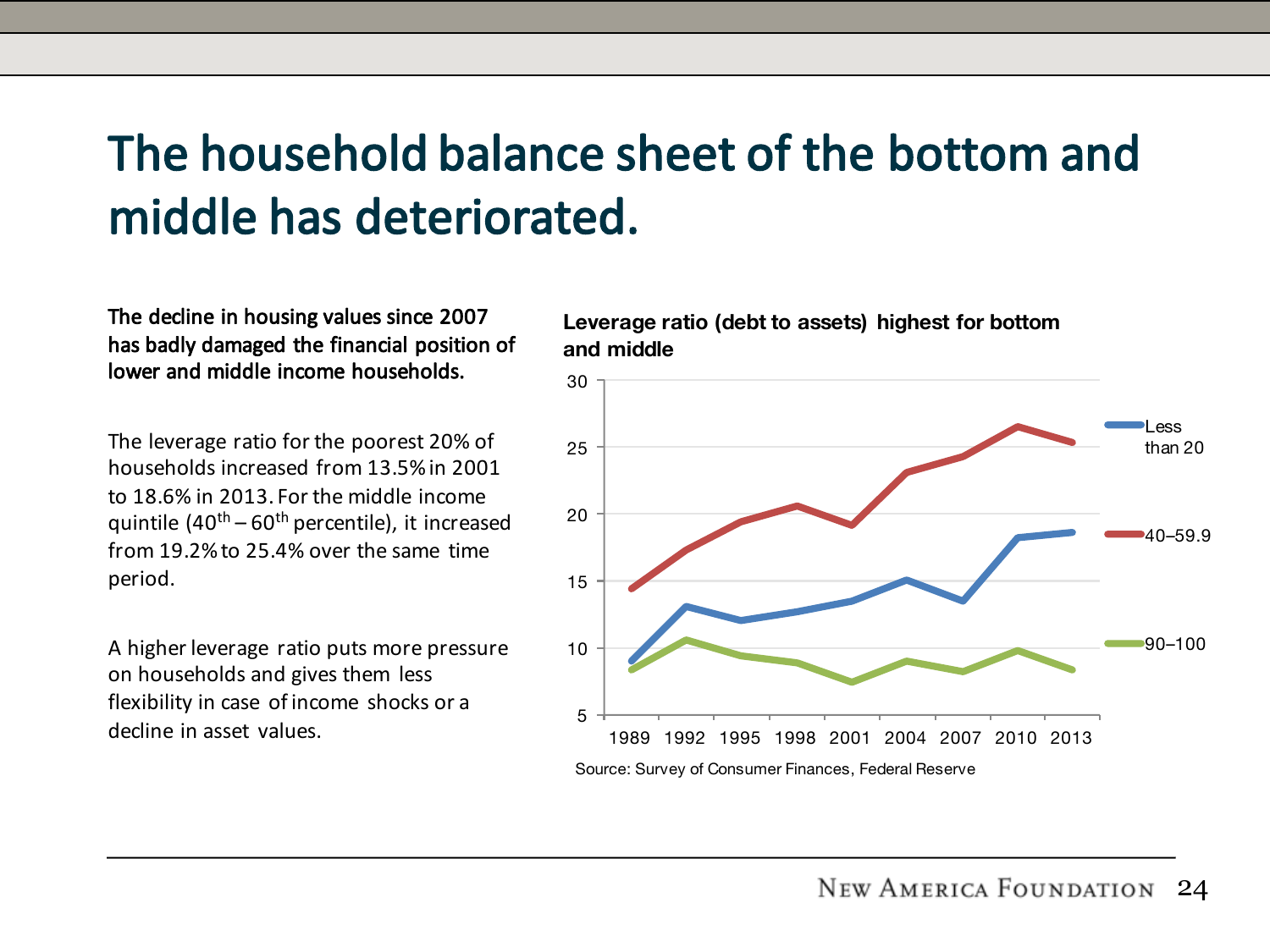## The debt service burden is greater for low- and moderate income families.

Even though aggregate debt service burdens have been falling due to lower interest rates, this change has not been equally distributed.

All income level groups reduced their debt service burden from 2010 to 2013. For all groups outside of the top 10% of households by income, debt service remains at 15% of income or higher. Debt service for the highest echelon of households is less than half, at 7%.

Only after six years of deleveraging have middle class household debt service burdens returned to where they were in the 1990s, when they averaged 17.9% of income for the middle quintile of households.

#### **Debt service by income level**

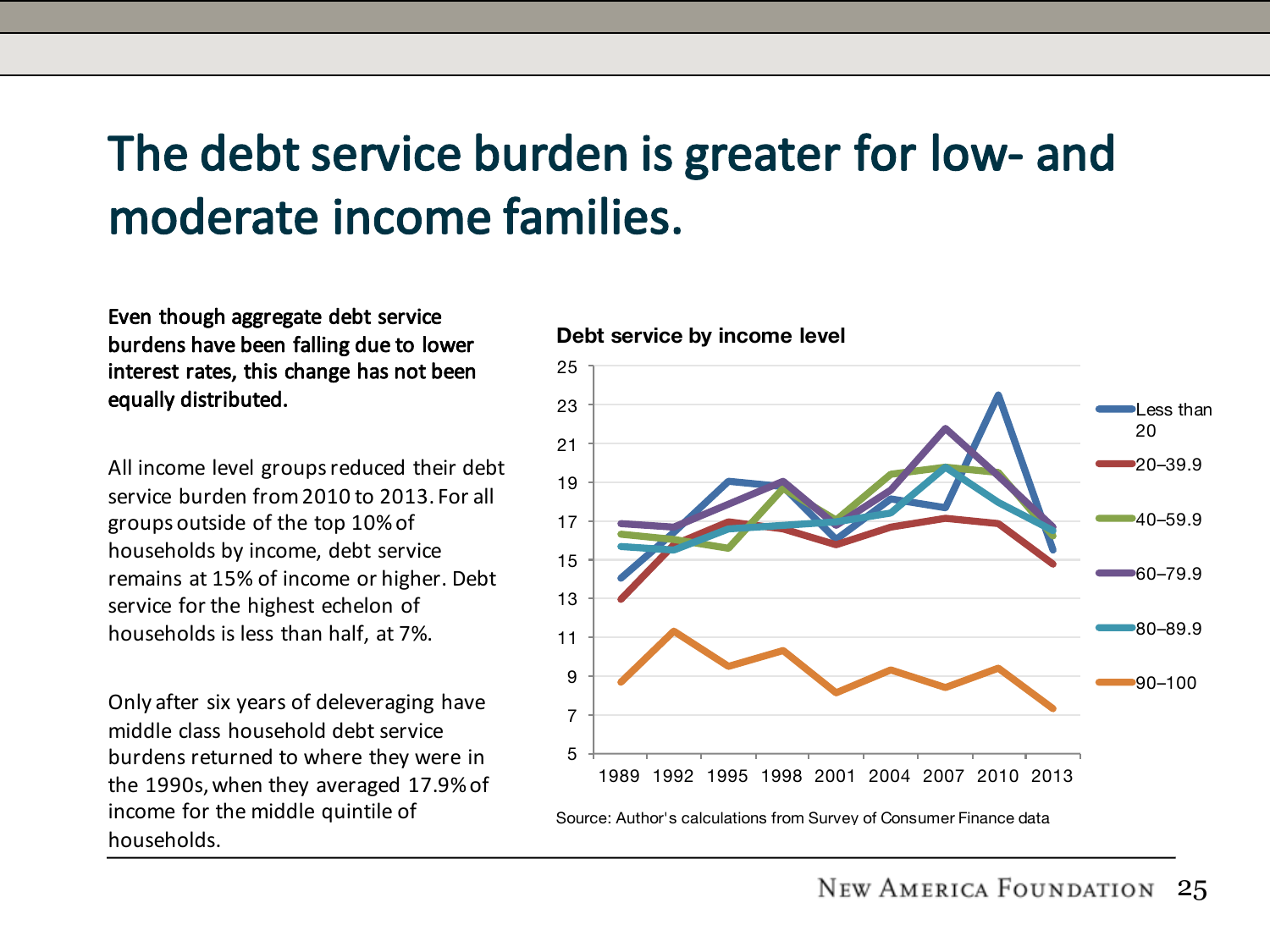# The debt burden of lower income families has been exacerbated by stagnant wages.

The overhang of debt is especially problematic for lower income households, who have until recently experienced wage declines since the Great Recession.

According to the Economic Policy Institute, only the top 10% of workers have enjoyed overall wage increases since the bubble peak. From 2009 through 2014, workers in the  $20<sup>th</sup>$ percentile of the income distribution saw their wages drop 6.6%, and even those in the  $50<sup>th</sup>$ percentile experienced a 2.1% decline in wages.

Since 2009, the combination of high levels of debt and lower wages has created a more precarious financial situation for most households.

#### **Cumulative Percent Change in Real Wages, 2007-2014 by Centile**



Source: Economic Policy Institute

2007

–2014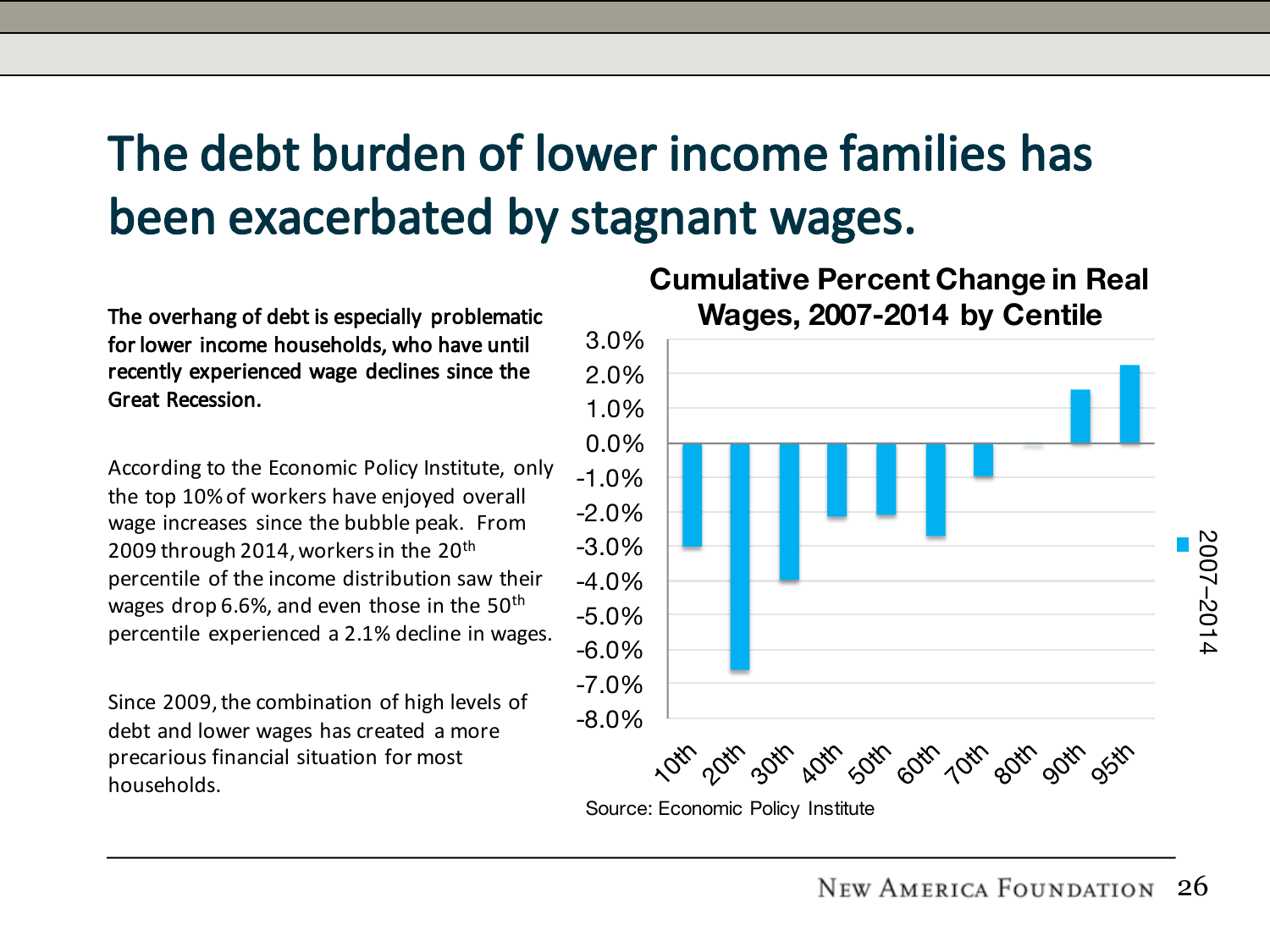# Lower income households became dependent on home equity borrowing.

With the rise of housing prices before the crisis, home equity lines of credit (HELOC) became a more important source of credit for income-constrained households.

The rise in HELOCs was particularly large for lower income households: in 2004, the median debt secured by HELOCs was zero. By 2010, that number had become almost \$20,000.

But with the decline in housing values since 2007, many households that took out HELOCs have found themselves with negative equity and thus in serious financial difficulty.

Median Debt Secured by HELOC by Income Quintile



Source: Federal Reserve and Bureau of Economic Analysis data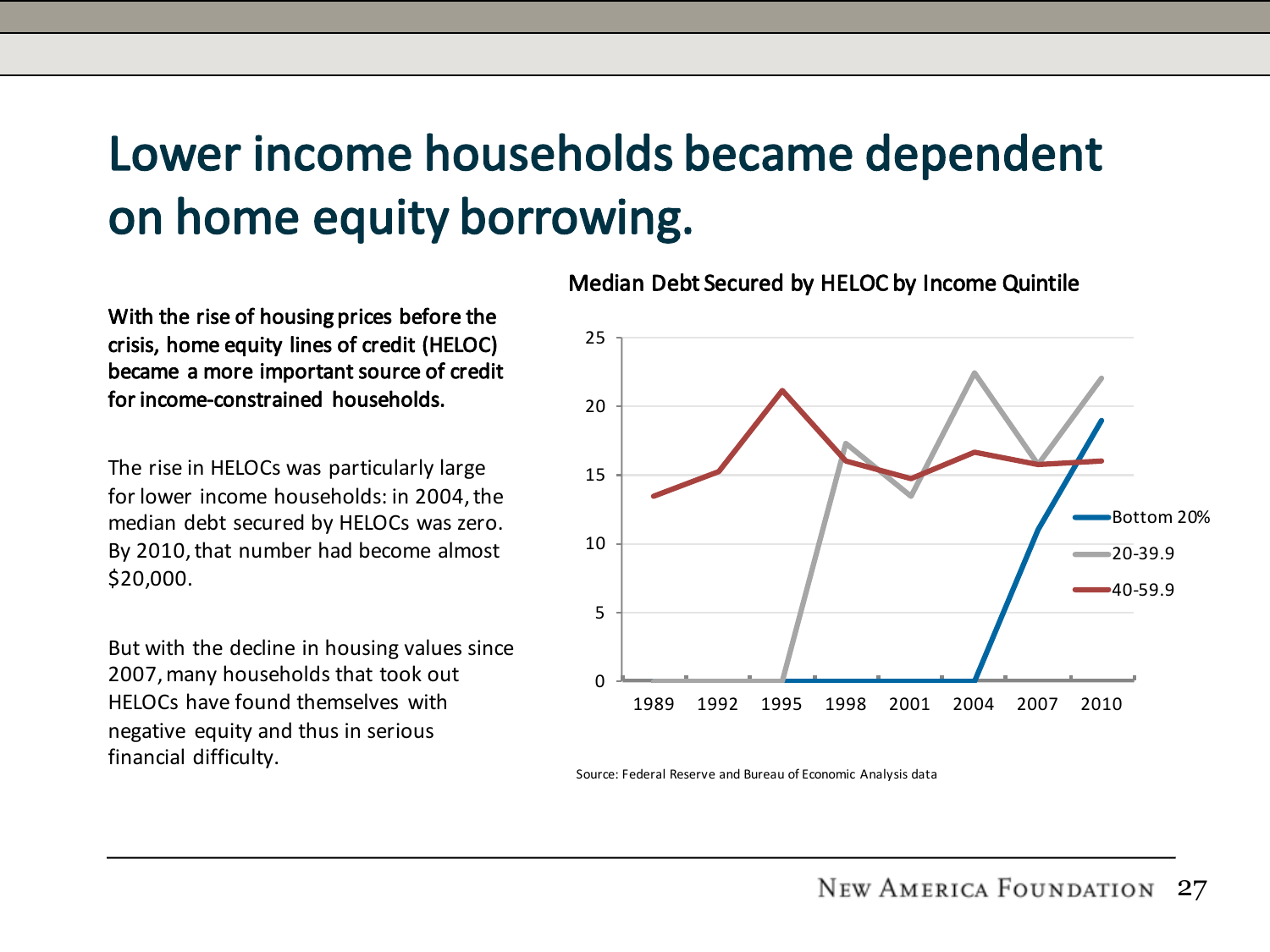# Student loans: the new home equity line of credit?

Households – particularly upper-middle income households - have paid down mortgage and credit card debt but have taken on more student loan and auto debt.

Student loan debt has increased steadily since the beginning of the overall deleveraging process, acting as a crutch for some households trying to pay down other kinds of debt.

With HELOCs no longer available due to the housing crisis, the data suggest that households have turned to student loans to provide a new source of readily available credit.

**Cumulative deleveraging since debt peak, by type**

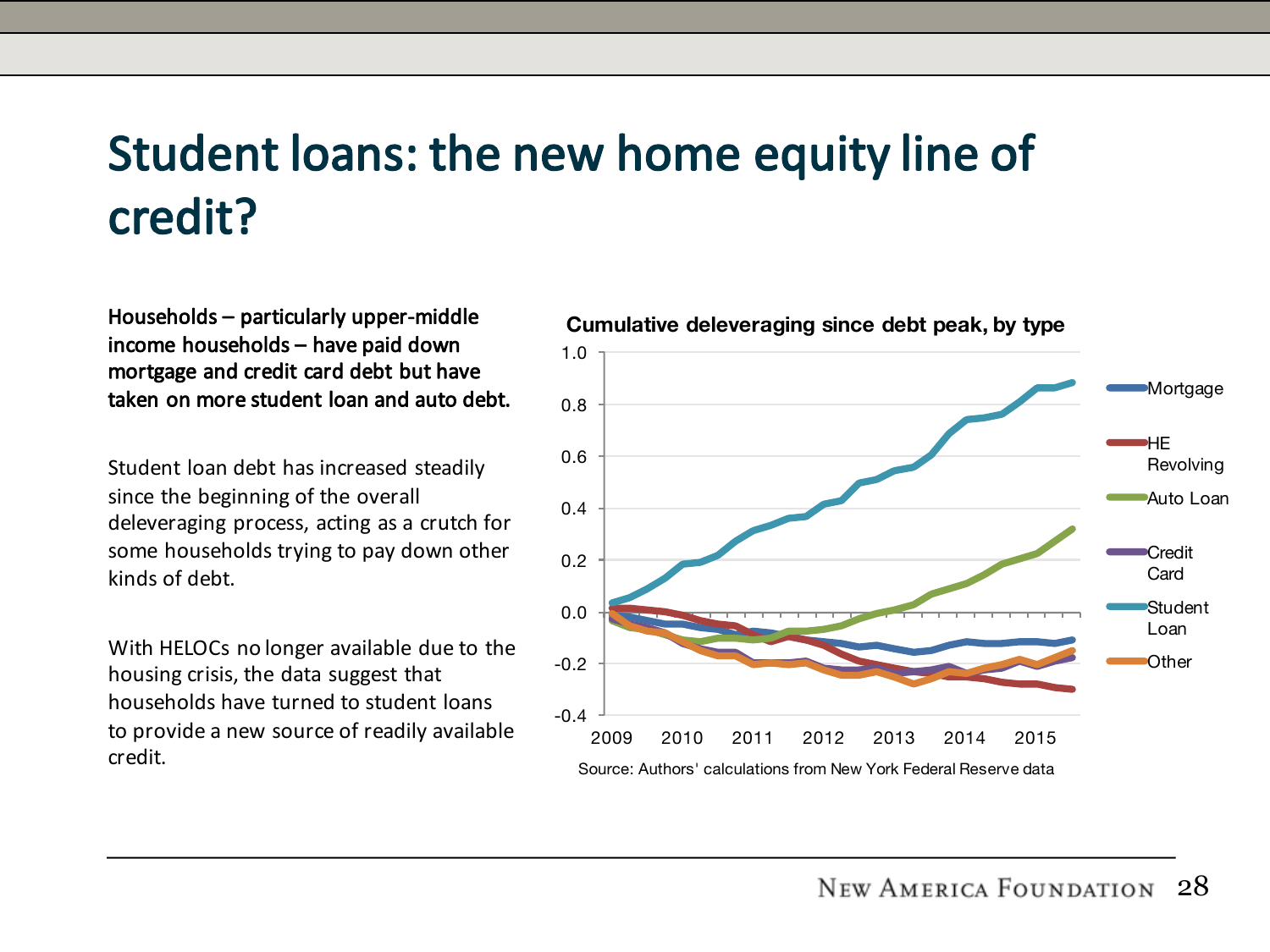## Total student debt has increased.

Student loan debt has increased to \$1.2 trillion outstanding, and has risen throughout the overall deleveraging process.

The increase in student loan debt is not just in the aggregate: per-student borrowing has also increased. The average borrower across all institutions borrowed \$18,032 in 2003 but that increased to \$23,053 in 2011 (in constant 2012 dollars).

The increase has been even higher for average borrowers completing a bachelor's degree. Bachelor's graduates borrowed \$21,990 in 2003; nine years later, that figure had risen to \$29,304 in constant dollars.





Source: Department of Education, NPSAS via New America Foundation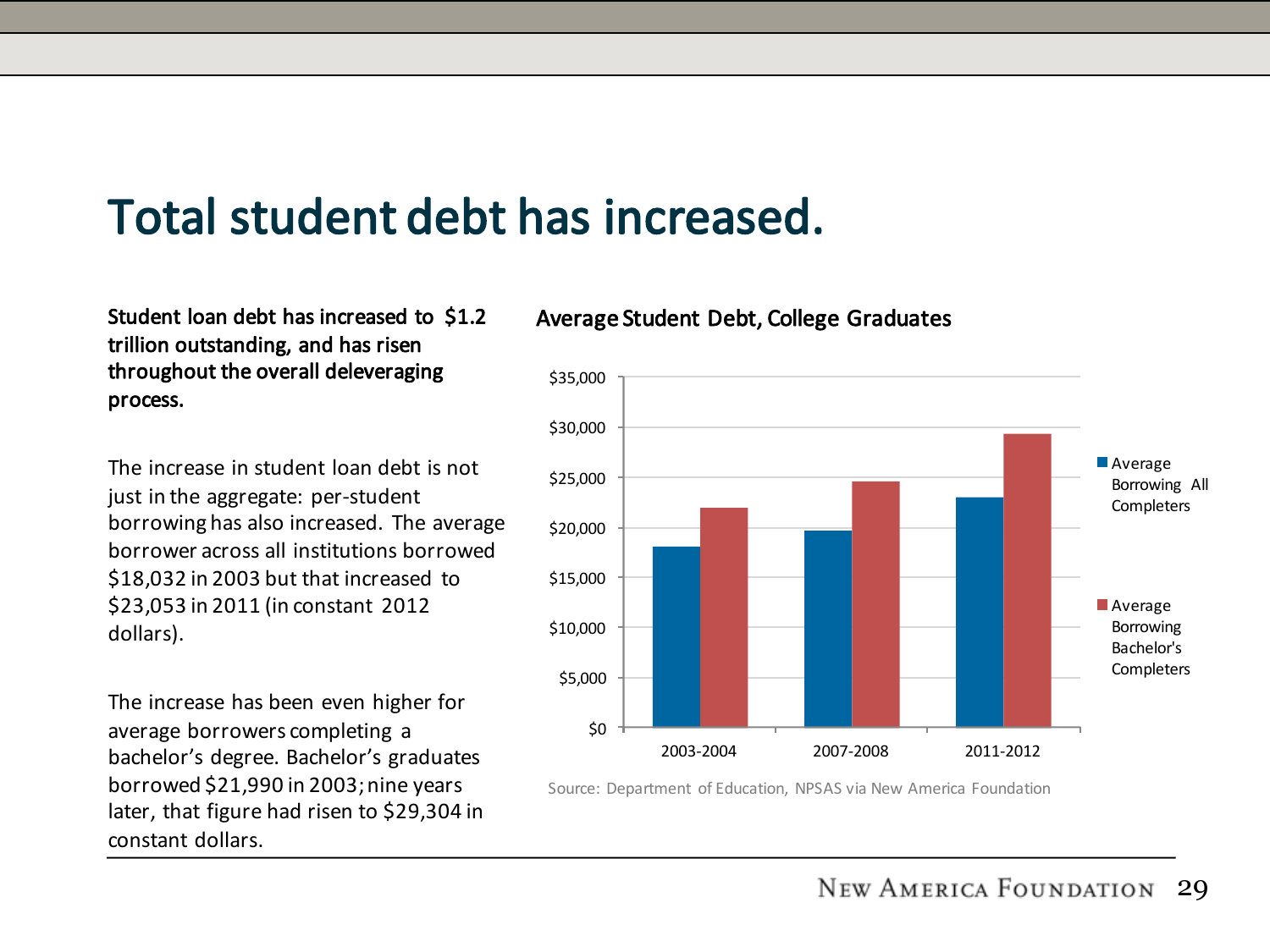#### More students are borrowing.

Not only are students taking out more debt to go to school, more students are borrowing.

Nearly 50% of students at four-year universities from lower-middle income backgrounds now borrow more than \$10,000 for undergraduate education, up more than 10 percentage points over the decade.

More than 40% of all students not from high-income backgrounds borrow more than  $$10,000$  to pay to attend a four-year college or university.

Share of Students Borrowing  $>$  \$10K at 4-Year Schools, by Income Quartile



Source: Department of Education, NPSAS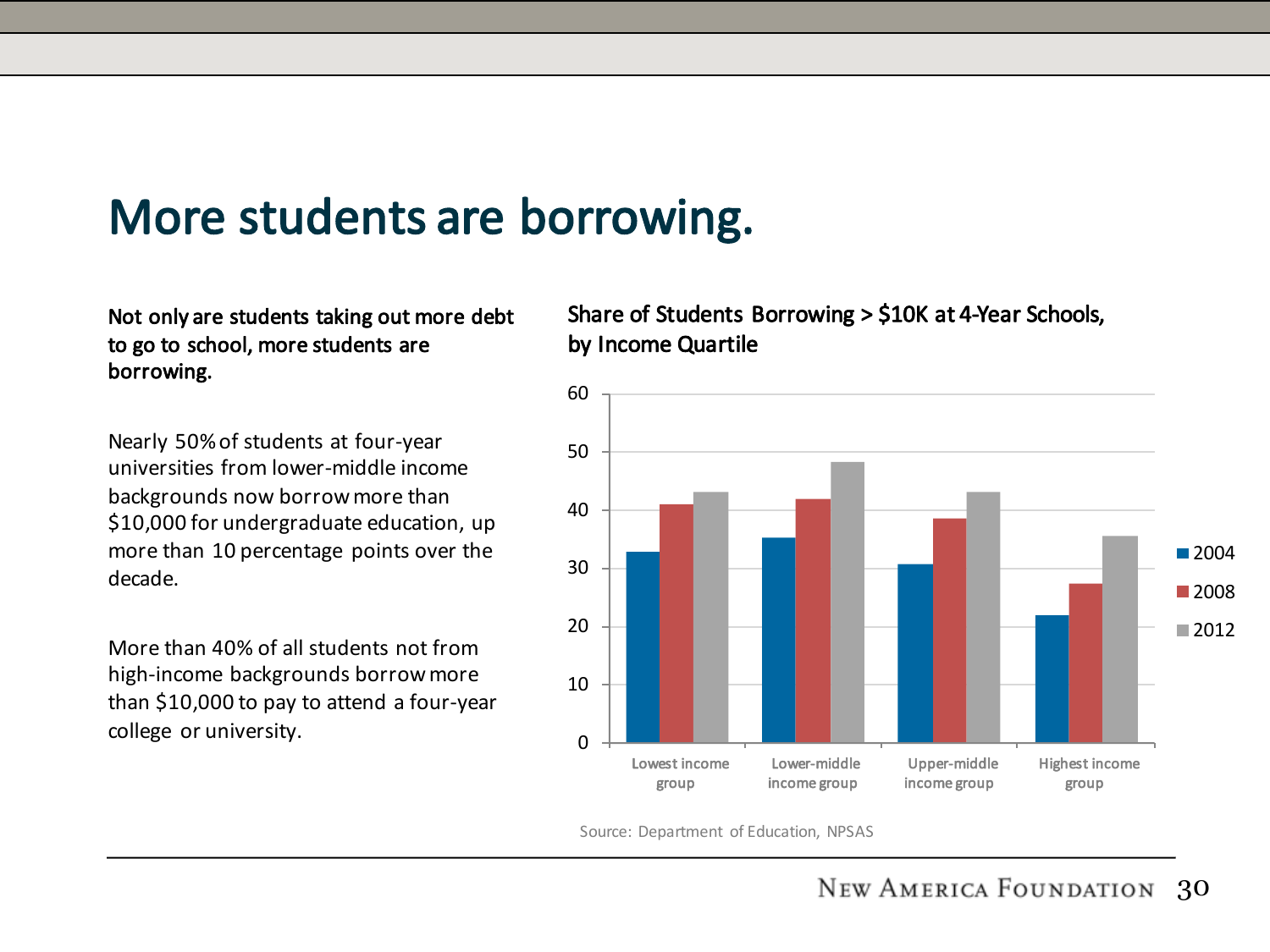#### Student loan delinquencies are rapidly on the rise.

As a result of the rising student debt burdens, the level of repayment difficulty has also increased.

Severe loan delinguency has decreased for every other type of loan since deleveraging began, but has increased for student loans. At the beginning of 2012, the share of the loan balance 90-or-more days delinquent was 8.7%. Now, more than 11.5% of the balance is severely delinguent.

The share of delinguent student loan debt is now almost twice what it was in 2003, when the NY Fed began tracking household credit data.





Source: Author's calculations from Survey of Consumer Finance data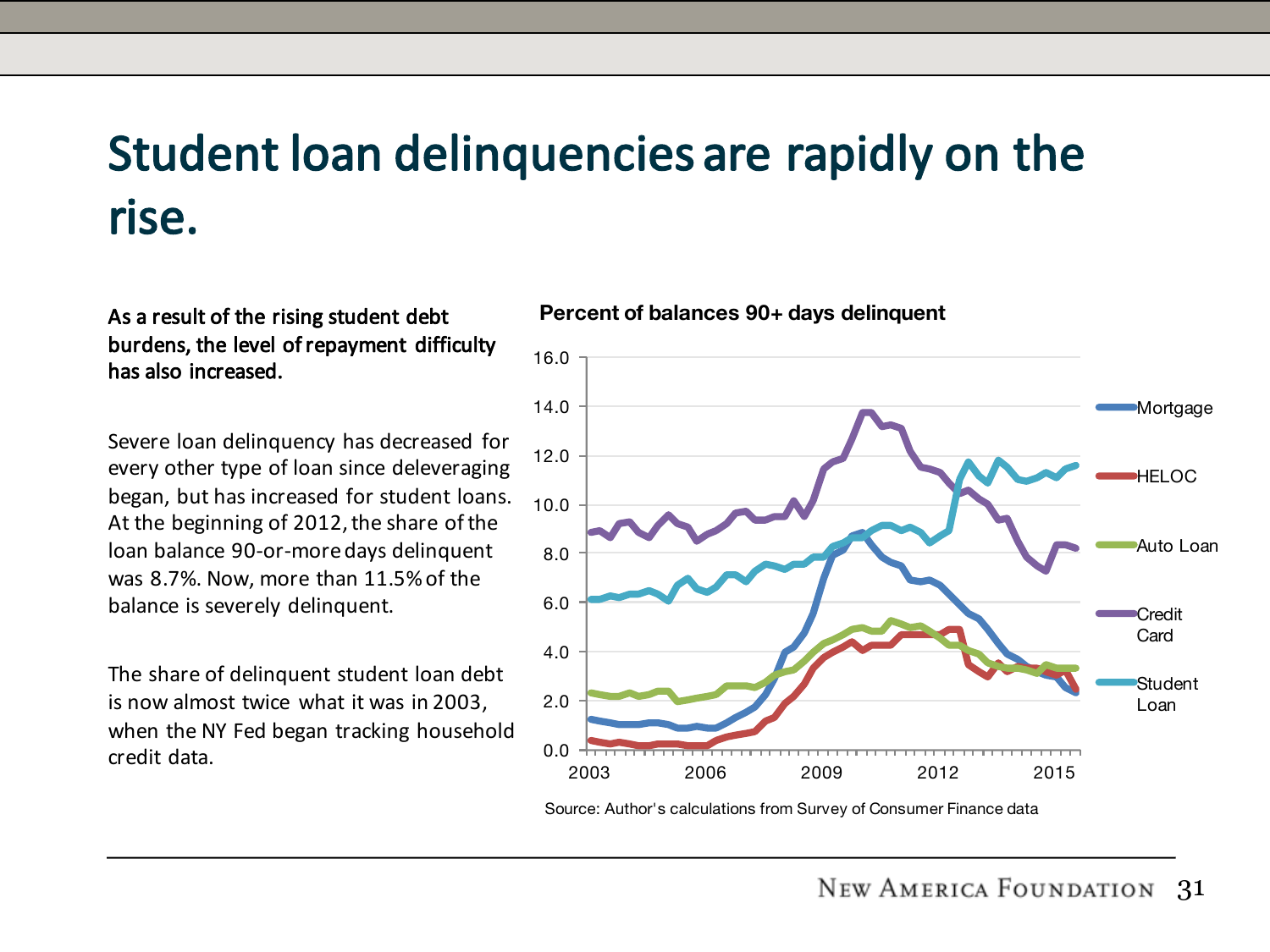# Households are reluctant to take on new debt, but that might be the only option.

Lower and middle income households already with high debt levels and stagnant wages are not in a good position to take on more debt.

A study by the Kansas City Fed found that people in higher income areas have been more likely to take on new mortgage, credit card, and HELOC debt.

Meanwhile, the prices of many services increasingly central to maintaining a middle class quality of life, such as higher education and healthcare, are outpacing income growth. Households thus have few ways of keeping up except for taking on more debt.

Growth in Prices and Median Income United States, 1980 to 2014



Source: Bureau of Labor Statistics and Census Bureau data, via Freedman (2014)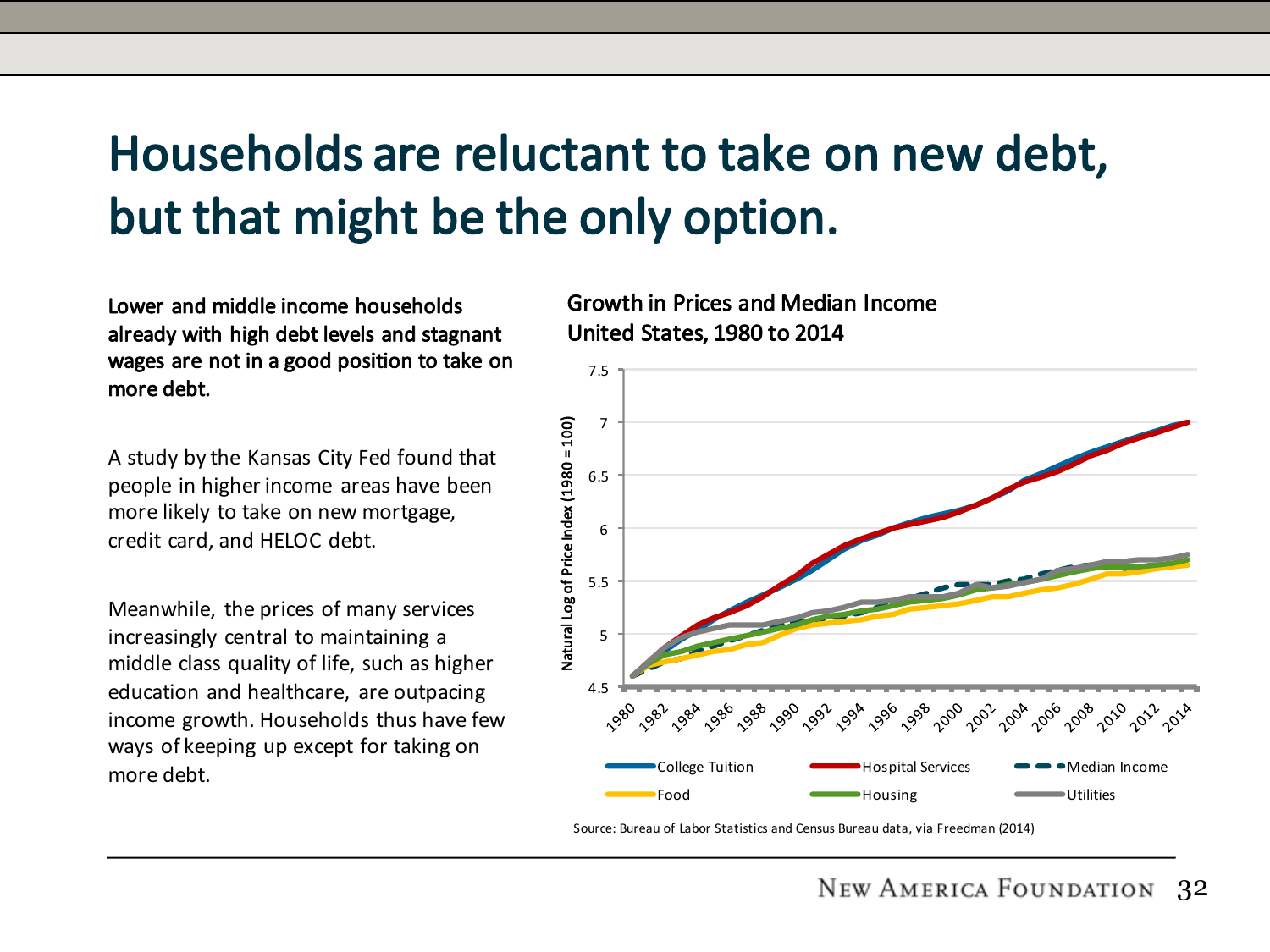#### Part IV: Implications for Economic Growth

America's private sector debt overhang has far-reaching implications for economic growth. Household deleveraging has hurt consumption and housing, two of the main drivers of economic growth. As a result of high debt burdens and weak wage growth for low and middle-income households, the economy is becoming more of a plutonomy, an economy dependent on high-end consumption.

Weak demand along with uncertainty about future demand has led to weak investment, and weak investment in turn has resulted in weak productivity growth.

Even more worrying, many types of debt have increased but productive investment has not as more private and public debt has been used for non-productive purposes. Since the beginning of the Great Recession, government debt has risen but government investment has actually fallen. And corporate debt has been used increasingly for share buybacks and dividend payments rather than for new investment. As a result, the economic growth potential of the economy has declined  $-$  a worrying sign for the future.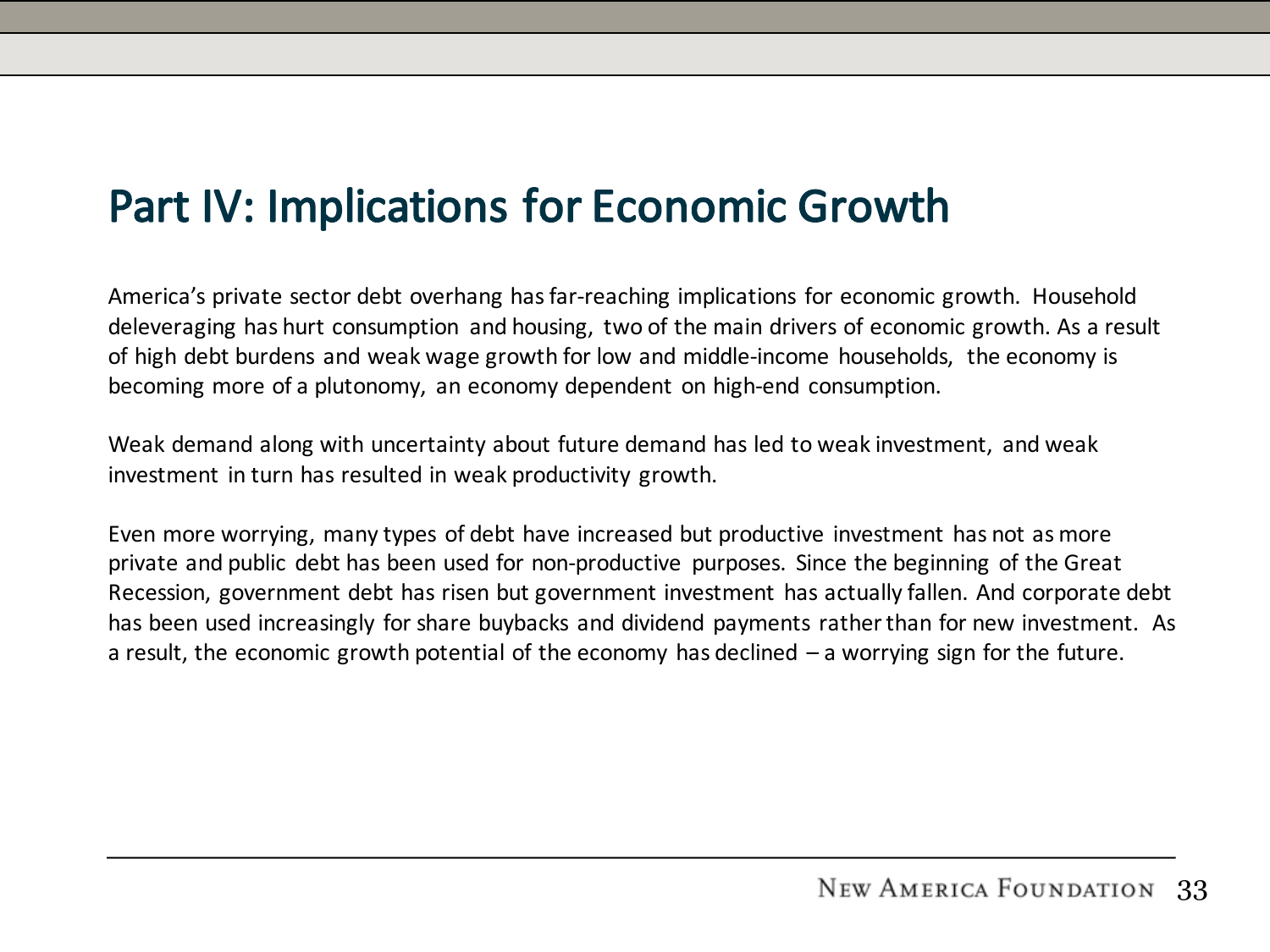### Household deleveraging and inequality has hurt consumption.

In order to pay down debt, households have to increase savings. The personal savings rate has risen back to 5% from its low point of 2-3% in 2005.

But in order to increase savings to pay down debt without cutting consumption, wages and incomes must rise.

The lack of wage increases and the decline in income has meant that consumption has suffered as a result. Debt-burdened households in the bottom and middle of the income distribution are not in a position to increase consumption, which is the main driver of economic growth.

#### **Personal savings rate**

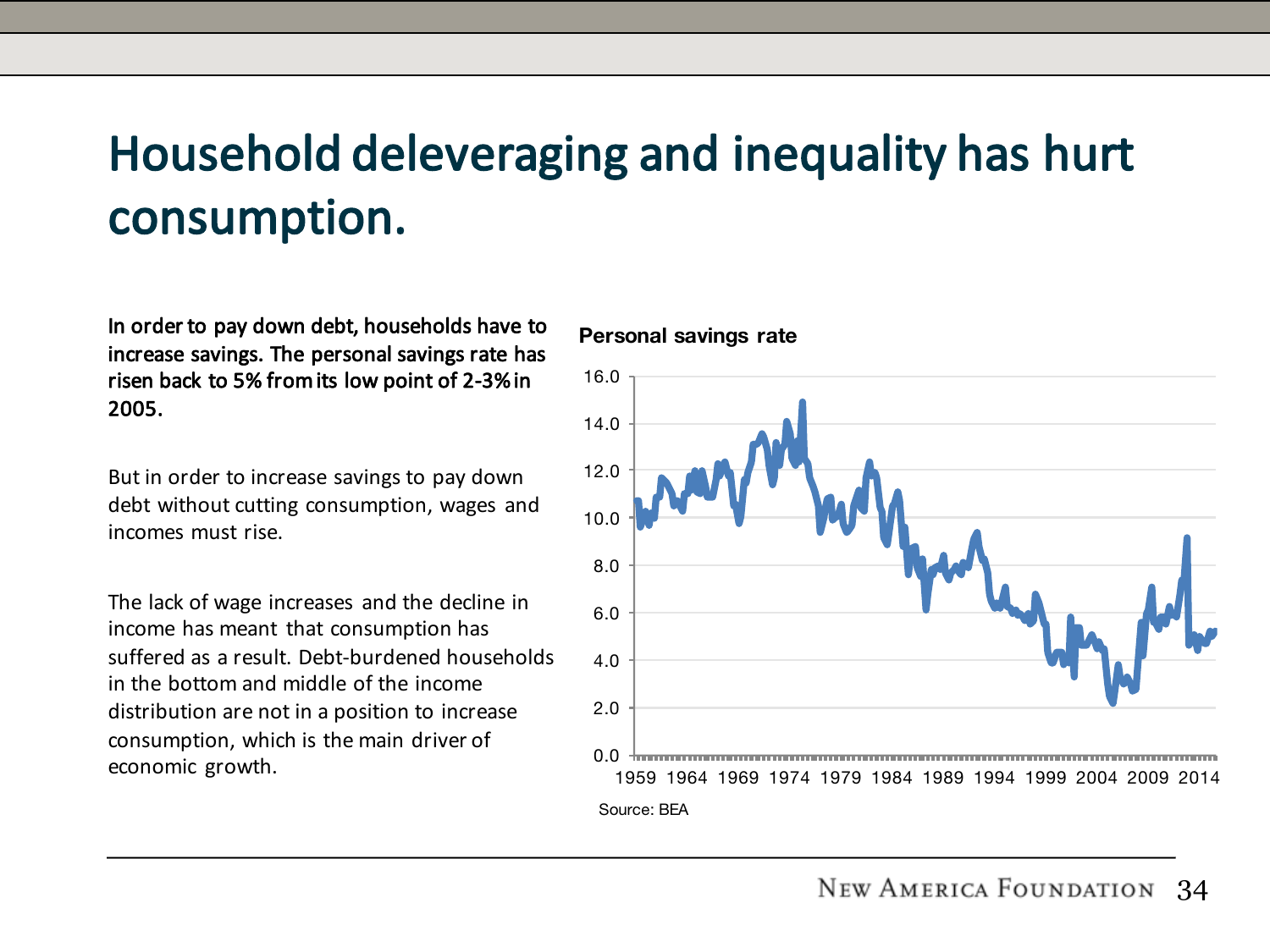### The economy is becoming a plutonomy, dependent on high-end consumption.

#### The consumption share of the top 5% increased from 26% in 1989 to 38% in 2012.

The wealthy buy more expensive luxury items, but they have a lower marginal propensity to consume overall. Atif Mian and Amir Sufi found that households making less than \$35,000 in income were three times more likely to spend an additional dollar of income than those making over \$200,000.

An economy more dependent on high-end consumption means slower growth. If the bottom and middle are constrained because they have to save, and the wealthy have a lower marginal propensity to consume, consumption will lag. In the emerging plutonomy, consumption can no longer be the major driver of demand and economic growth.

#### Consumption share of the top 5%



Source: Cynamon and Fazzari, "Inequality, the Great Recession, and Slow Recovery"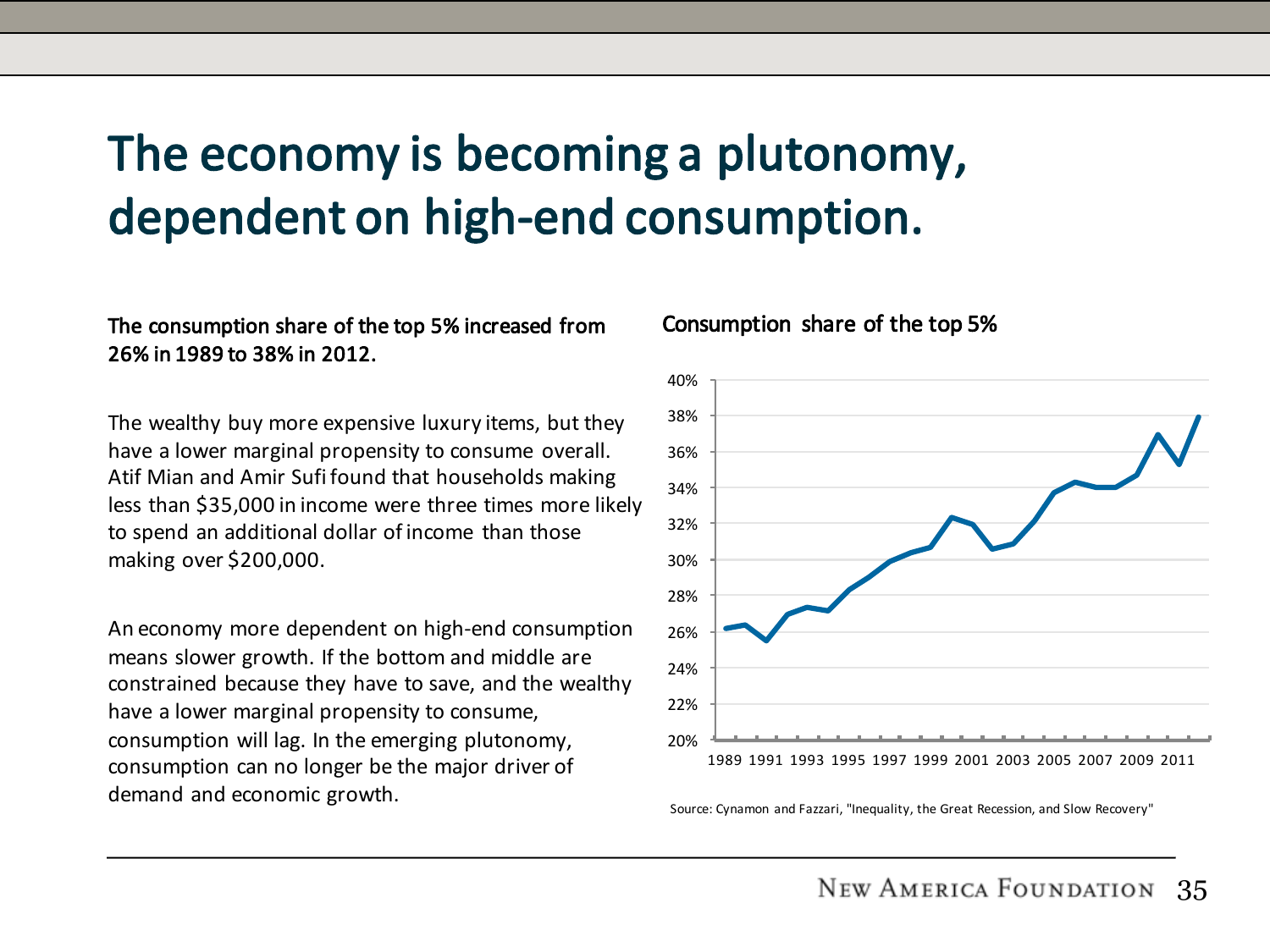# Deleveraging and debt overhangs have hurt housing growth.

Single family housing starts since 2010 have averaged 141,000 per quarter, lower than any other time since the early 1980s.

Even among homes that are being built, a rising share of buyers are not middle class buyers but investors or wealthy individuals willing to pay all cash. 

Young people are struggling to enter the housing market as well. From 2000 to 2013, the percentage of households led by 25 years or younger declined from 14.1% to 10.3%. Young, debt-burdened consumers have reduced demand for new housing, slowing the economy.

**Single family housing starts slow to rebound**

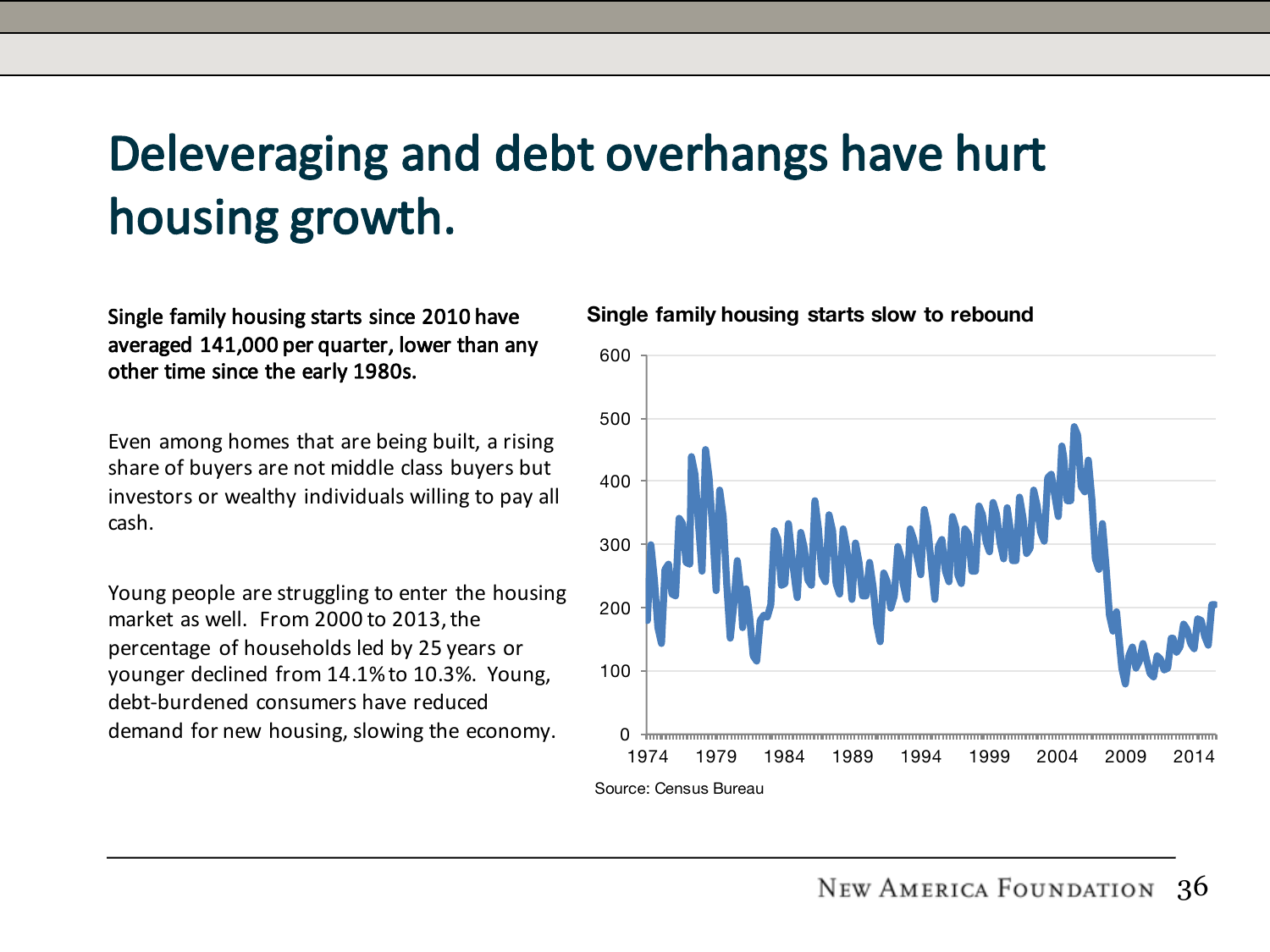#### Weak demand has led to weak private investment.

Gross private fixed investment in 2014 was \$2.63 trillion, lower than its peak of \$2.66 trillion in 2006. Private fixed investment was \$541.4 billion in 2014, well below its peak of \$889.5 billion in 2005.

Because the economy has grown but investment has not kept up, investment is much lower as a share of the economy than in the past.

Due to weak demand and uncertainty about future demand, companies are sitting on cash rather than investing. The ratio of cash to net assets among U.S. nonfinancial non-utility companies was approximately 12% in 2011, double the rate during the 1990s.

#### **Gross domestic investment to GDP**

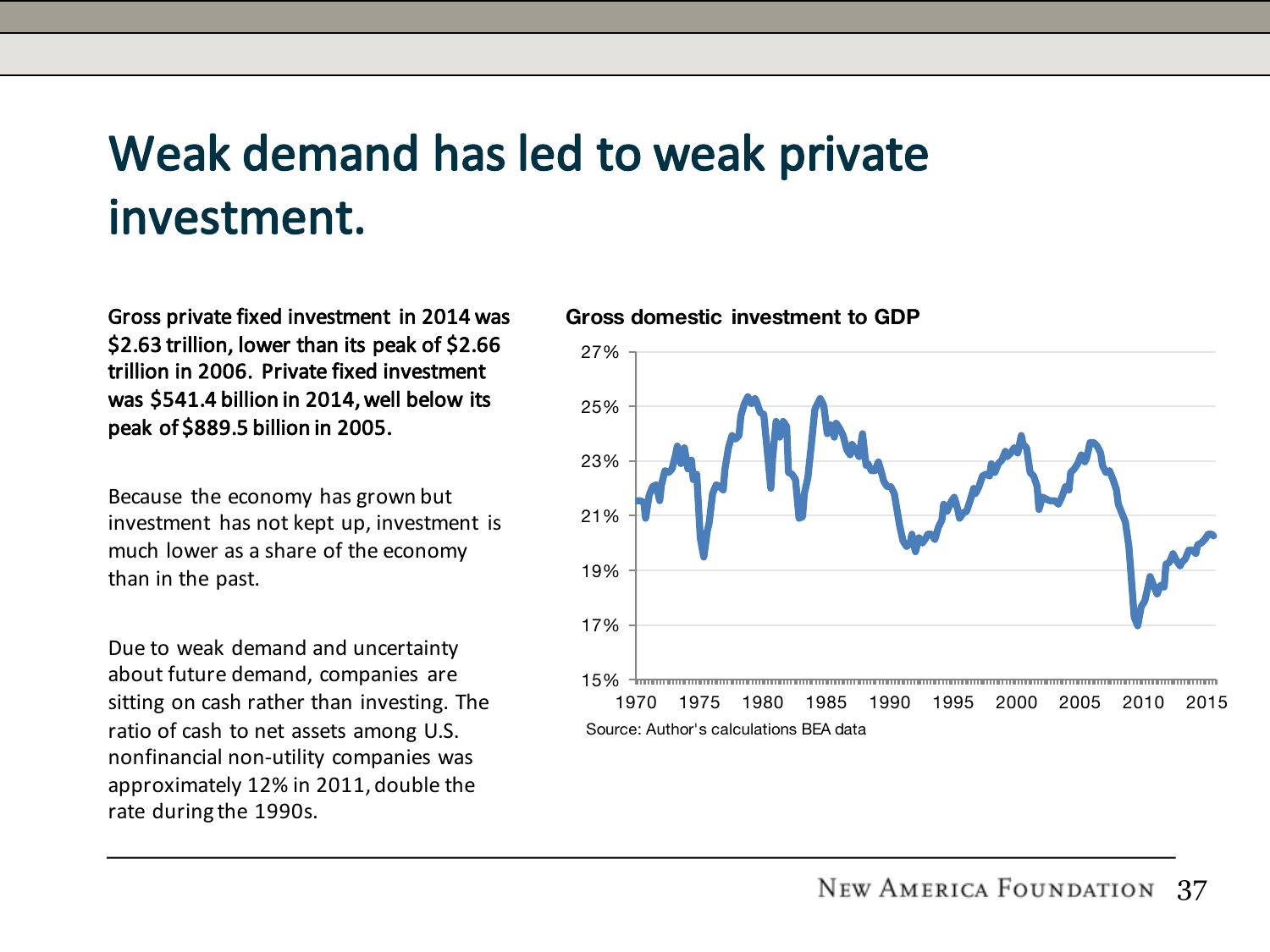# Unproductive debt is a harbinger for weak growth in the future.

Debt that finances productive investment can lead to higher productivity growth, which is the foundation of a strong economy. But much of the debt over the past decade has been for unproductive purposes. Not surprisingly, productivity growth has slowed.

Productivity growth in previous recoveries ranged from 2% to 4%. During the Great Recession, however, productivity growth has averaged under 2%. It has been even lower recently, averaging 0.7% since 2014.

Lower productivity growth has begun to reduce the economic growth potential of the economy.

**Productivity growth in the recovery weaker than in the past**



Source: Bureau of Labor Statistics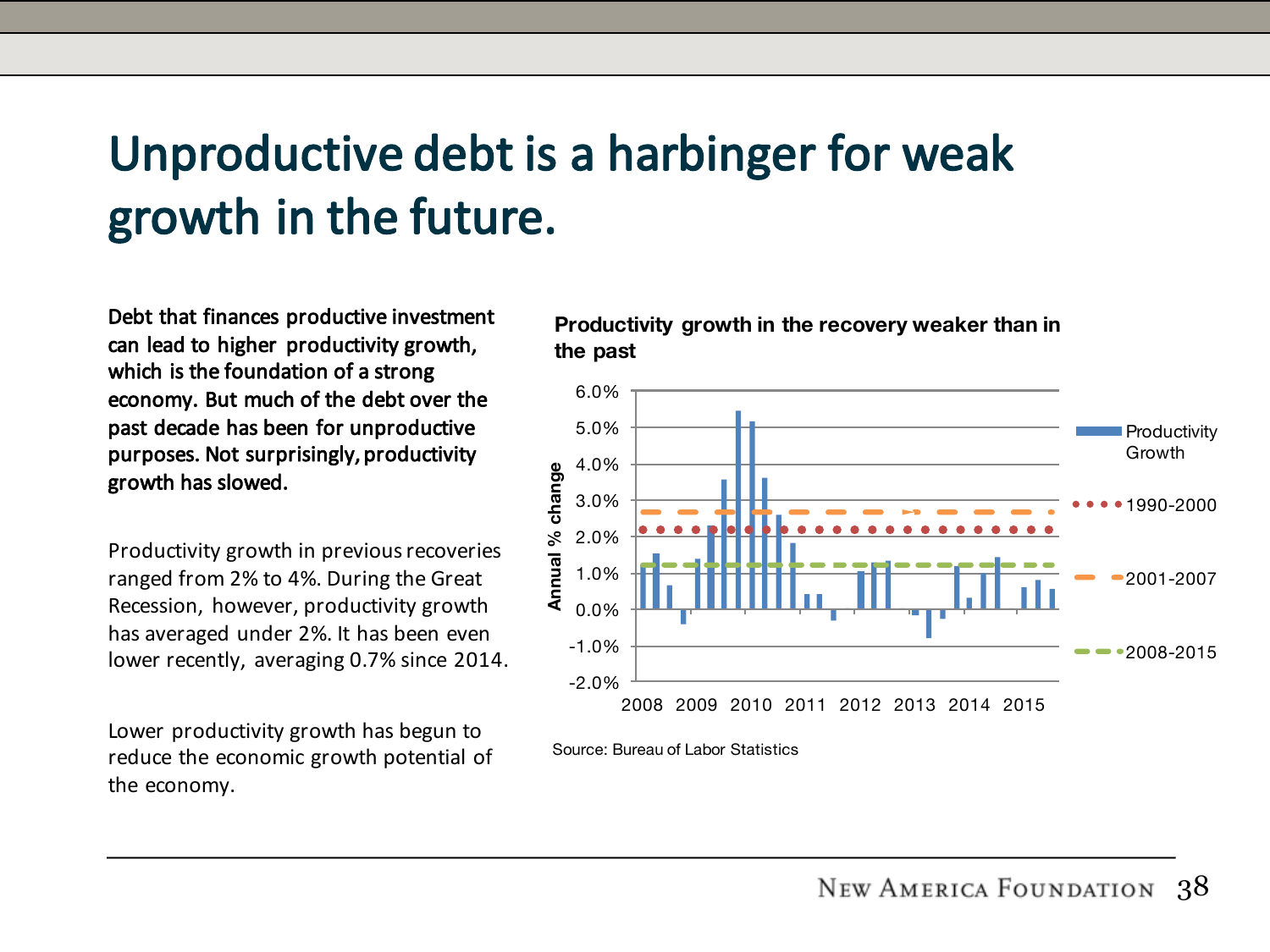# Weak productivity growth is the result of weak and unproductive investment

Public investment financed by public borrowing could be the centerpiece of a stronger economic recovery. But while public debt has increased, public investment has still not caught up.

The public sector has taken on debt to help the private sector pay down its overhang. Combined federal and state/local public debtto-GDP increased from 62% in the second quarter of 2008 to 97% today.

Yet public investment is still lower than it was during the boom suggesting that much of the increase in debt was the result of weaker tax revenues or went to "unproductive" purposes like temporary tax cuts.

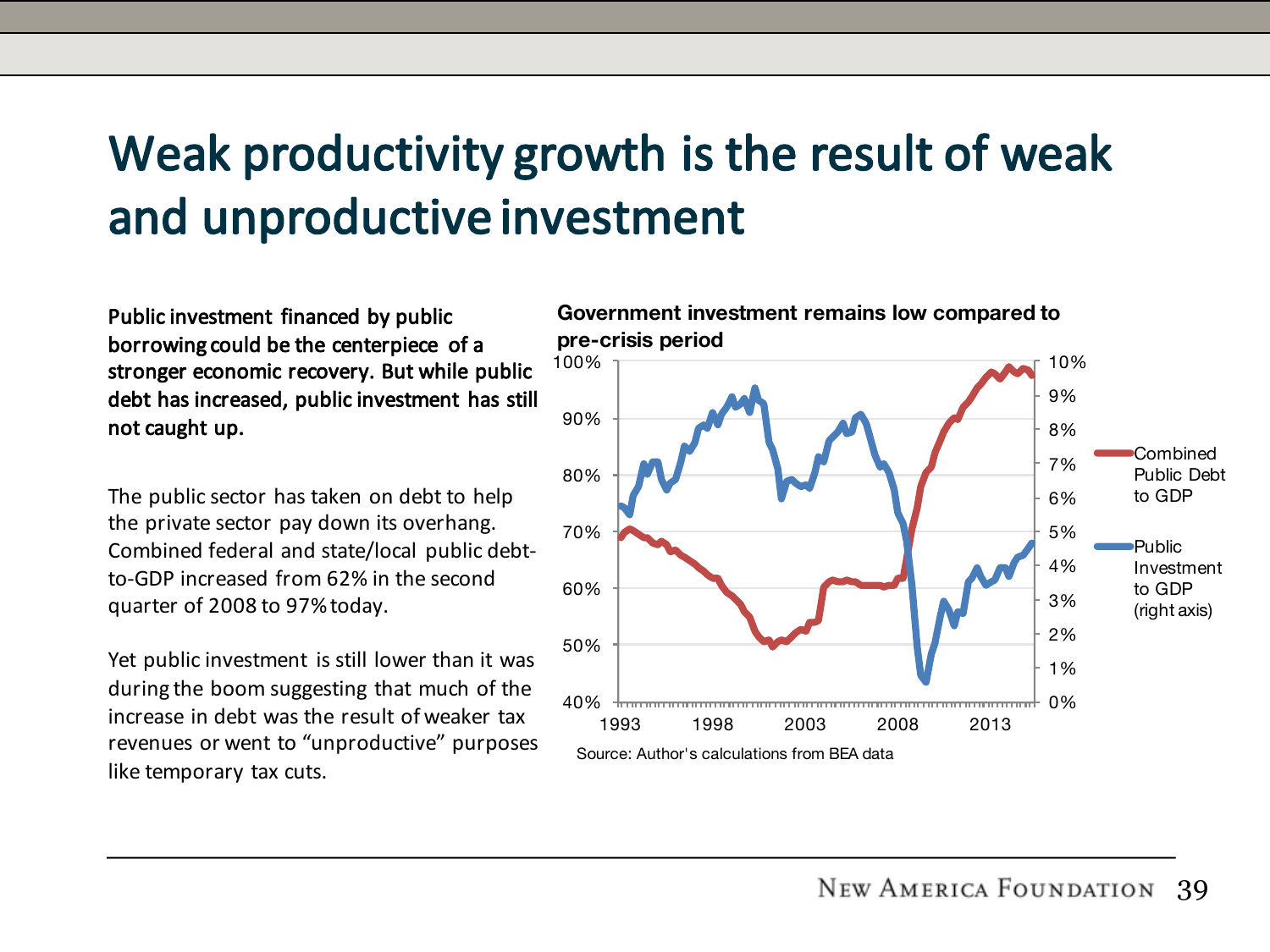# Corporate debt has not contributed to long-term productivity.

Corporate debt is being used less for productive investment. Investment decoupled from debt a decade ago and has since continued to lag the increase in debt.

Debt is increasingly being used for buybacks. From a low point in 2009, buybacks and dividends have increased 198%.

In a month-to-month comparison, the investment group Birinyi found that buyback authorizations in February 2013 were the highest since they began tracking data in 1985 and nearly three times as high as the peak levels reached during the tech bubble.

**Business investment decoupled from investment until recently**



Source: Author's calculations from BEA data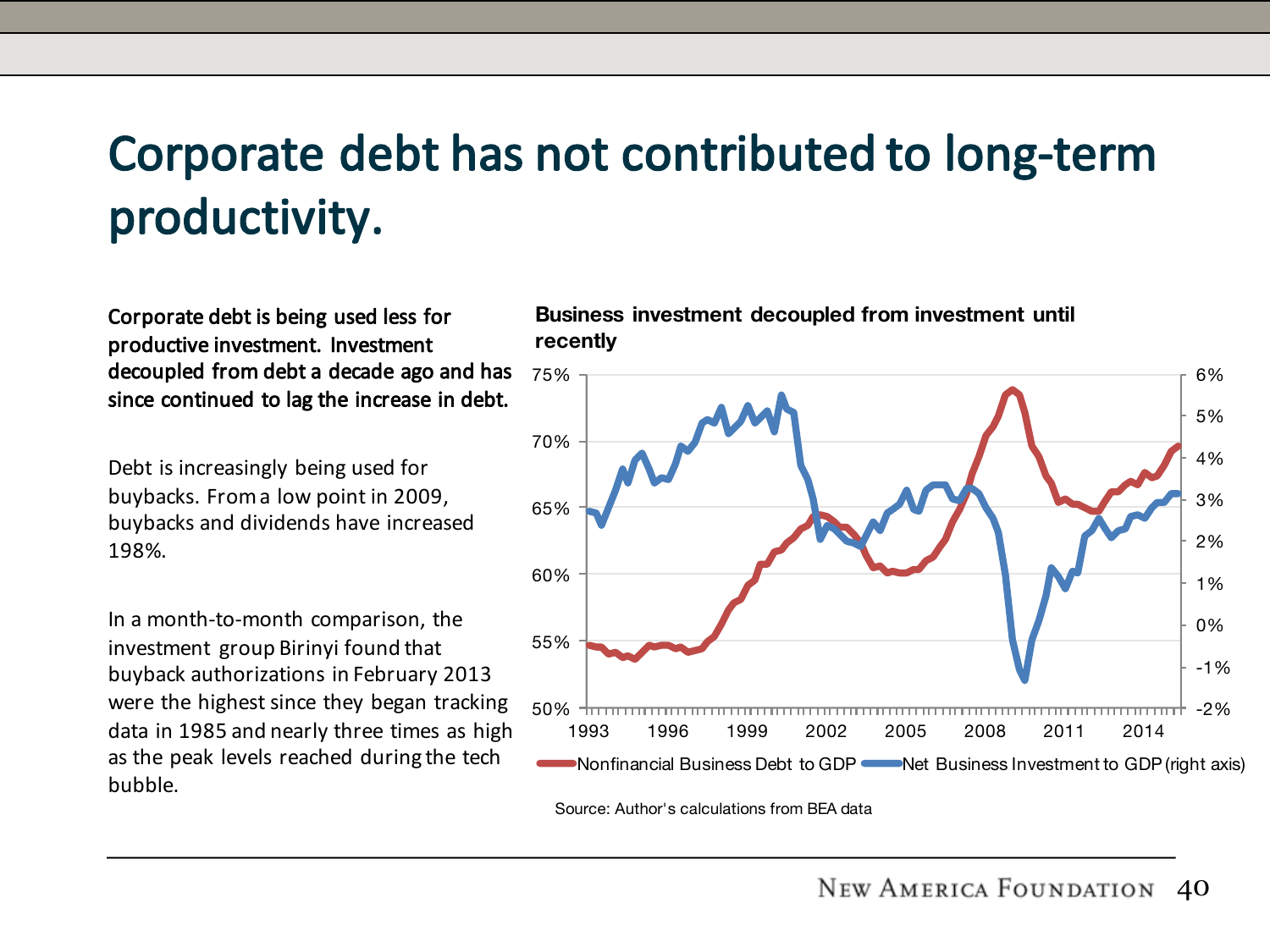## Household debt has not contributed to longterm productivity.

Much of the increase in household debt went to buy overvalued and over-sized homes, leading to more than 25% of homes being underwater in 2010. Only after five years of deleveraging are homes beginning to emerge from negative equity in a meaningful way.

Overvalued homes were also used to take out new lines of credit, creating temporary financial support for many households but not for building a better future economy.

Households also began to buy larger homes than they needed. This trend has continued in the wealth-driven recovery. Average square footage of new single family homes has grown steadily from 2,341 in the first quarter of 2009 to  $2,736$ today.



**Share of homes underwater**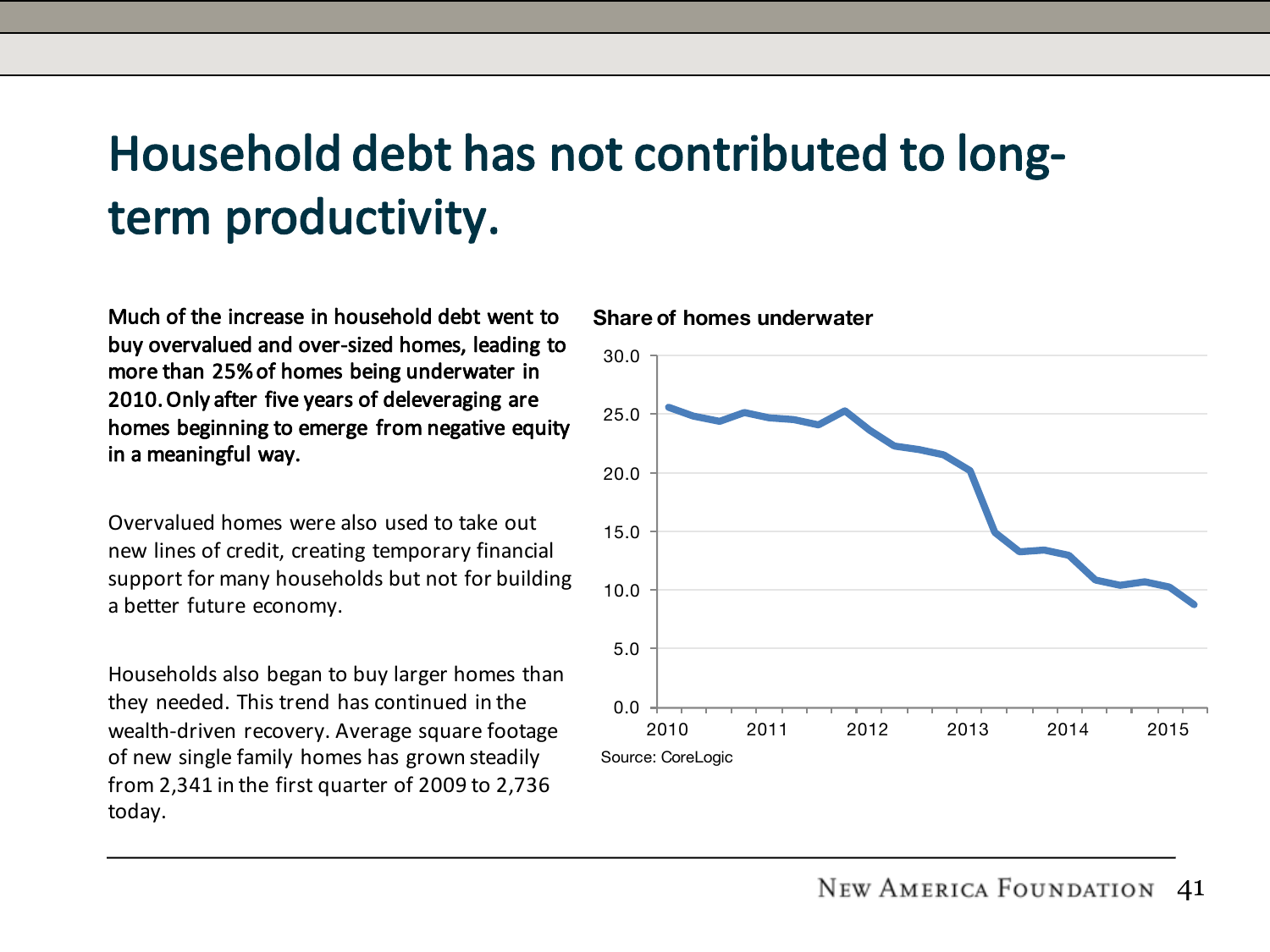# More student debt, questionable economic prospects.

Higher education can be an important personal, economic, and social investment. But an increasing share of students who take on debt to pay for school do not graduate.

Student loan debt is nearly impossible to discharge in bankruptcy, creating a longterm economic drag and limited benefit for non-completers.

As of November 2015, 9.6% of 20-24 year olds are unemployed. For graduates, underemployment is also high: the share of recent graduates working in jobs that do not require a college degree reached 44% in 2012, according to a study by the New York Fed.

#### Debt and No Degree: Average Student Debt, Noncompleters Who Borrowed

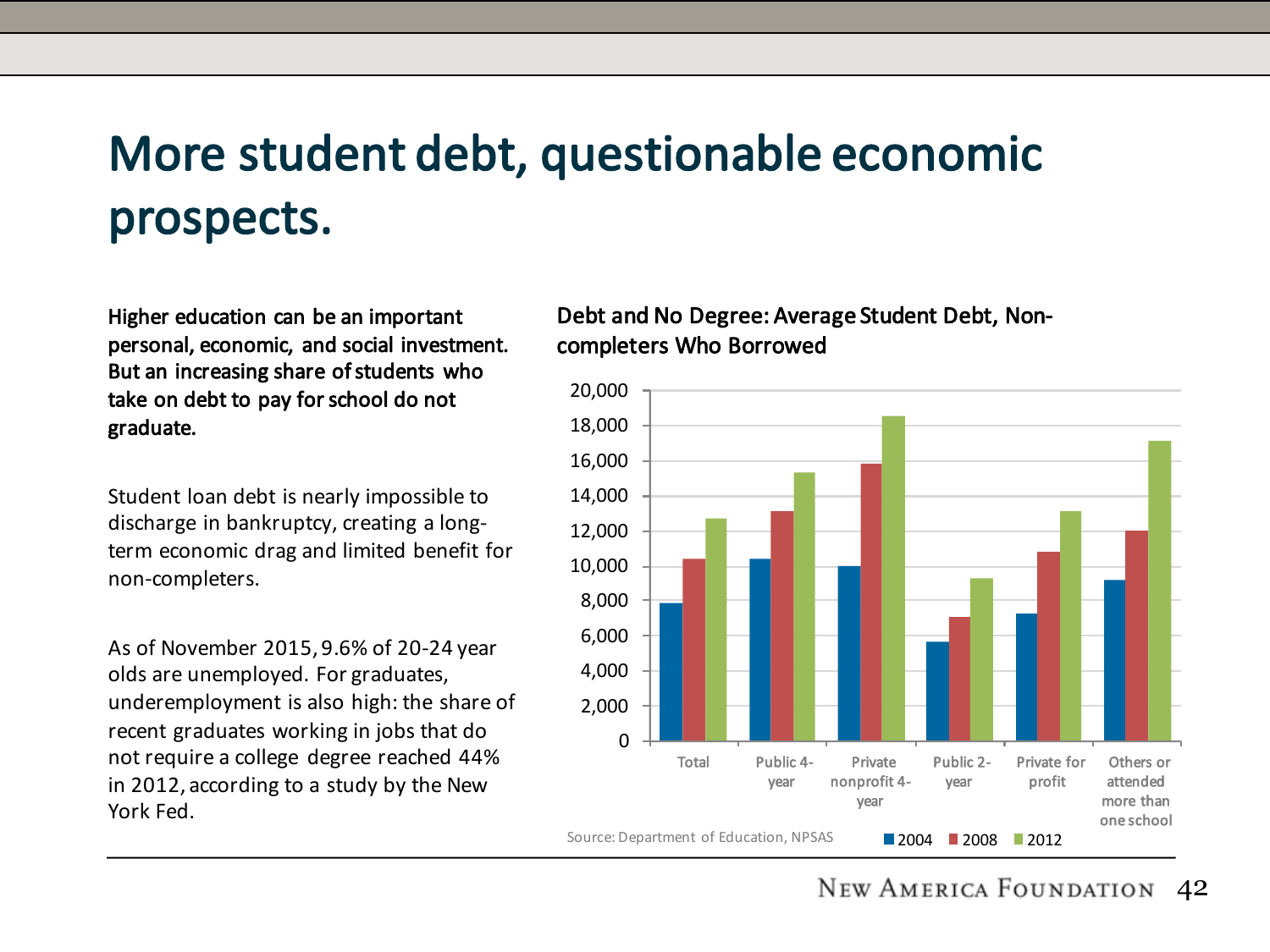### An aging capital stock is a prescription for weaker productivity growth.

While debt has increased, the economy's public and private capital stock, including its public and private infrastructure, has deteriorated. An aging capital stock is a function of an investment deficit.

The age of private fixed assets has increased steadily. The average age of fixed assets in the United States is now 22.3  $years - 14%$  higher than the average during the 1990s.

Combined with many workers leaving the labor market and young workers unable to get a footing, the lack of investment is a prescription for weaker growth in the years ahead.

**Age of private fixed assets continues to rise**